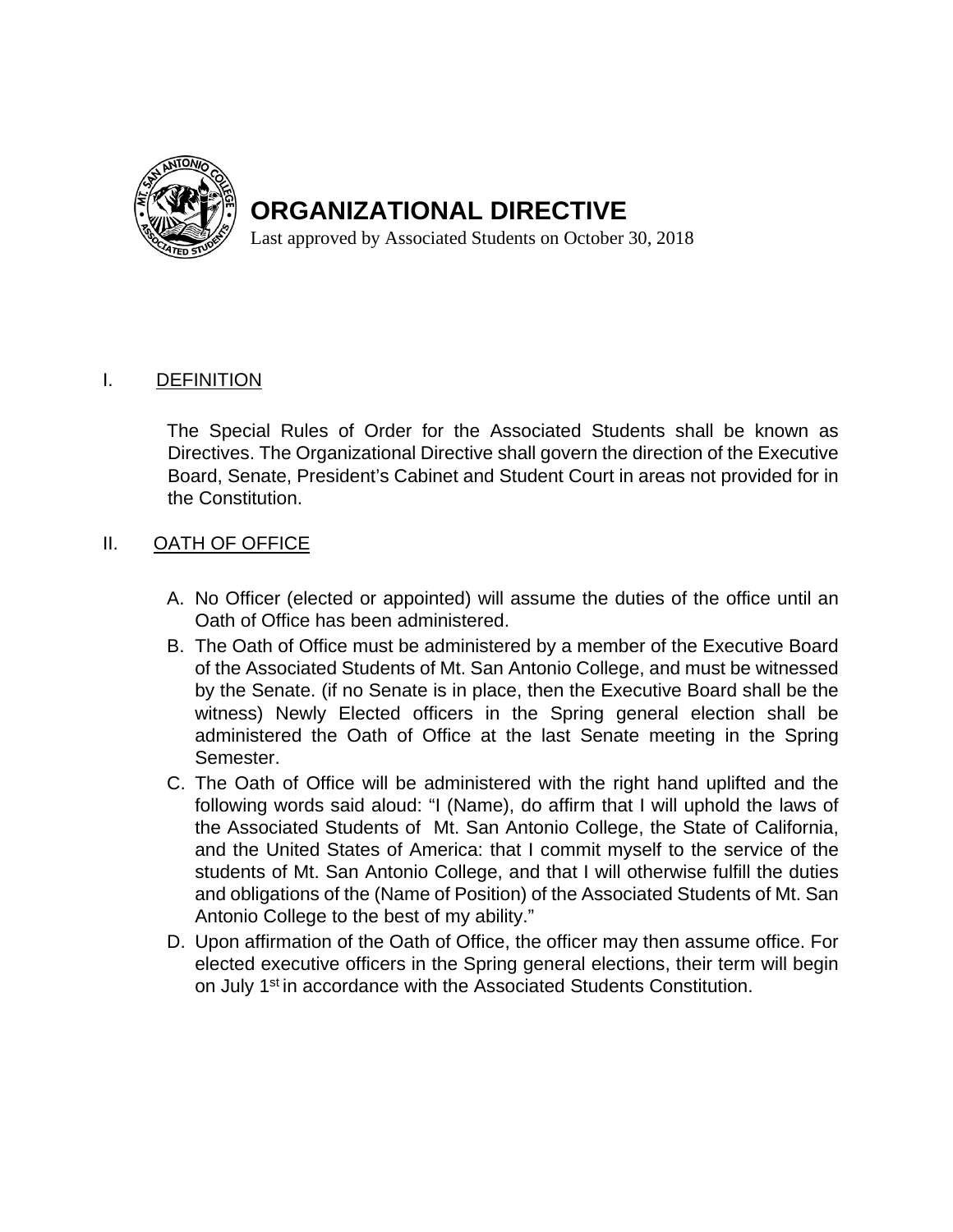## III. DUTIES AND RESPONSIBLITIES OF ASSOCIATED STUDENTS OFFICERS:

- A. All appointed and elected Associated Students Officers shall abide by their Job Descriptions, the College Standards of Conduct, and the A.S. attendance policies.
- B. Failure to abide by these responsibilities may constitute a removal of office as directed in the respective A.S. documents.
- C. The Student Court shall be governed by the *Student Court Rules and Procedures*.
- there shall be an administrative transition meeting before July 1<sup>st</sup> The current D. After the new executive officers have been elected in the Spring elections, executive officers shall schedule to meet with the newly elected officers in order to provide assistance to the new administrations.
- E. For the governing bodies of the Associated Students (A.S. Senate, A.S. Executive Board, Student Court), please refer to Articles VI, VII, and VIII in the A.S. Constitution for its stipulations.
- F. Job Descriptions of Senators and Committee members: (see attached)

## **LEGISLATION**

- IV. LEGISLATION<br>A. All forms of legislation must have a sponsor and co-sponsor, both of which must be members of the Senate.
	- B. Business items on the agenda are the only items voted on.
	- C. It shall be the duty of the presiding officer of each body to announce the items of business for the agenda of each meeting in their proper order of consideration.
	- D. Types of legislation are:
		- **Bill** (law) Motion to amend the Constitution, Directives, and Standing Rules. A majority vote is necessary for passage.
		- **Recognition**  Motion for action designed to honor person or event. A 2/3 majority vote is necessary for passage.
		- **Appropriation** (funds) legislation to allocate, transfer, and distribute funding from the A.S. Budget. A majority vote is necessary for passage.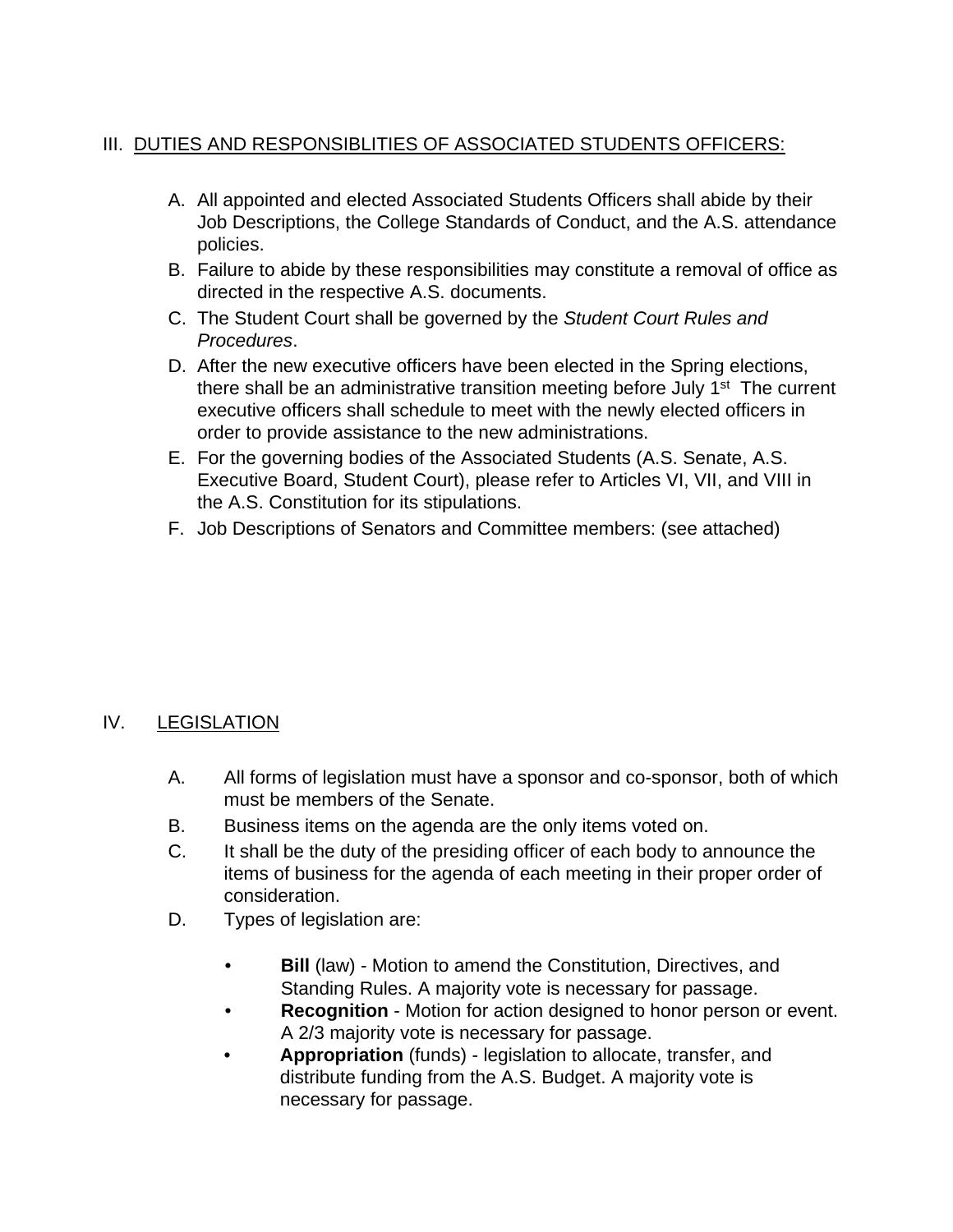• **Resolution** (suggestion) - motion dealing with powers not vested in the Associated Students. A 2/3 majority vote is necessary for passage.

#### $V_{\perp}$ IMPEACHMENT

procedures listed in the Judicial Directive. The impeachment of A.S. Officers, excluding Court Justices of the Associated Students, shall be undertaken by the Student Court and governed by the rules and

### Motion of Impeachment

- A. An Officer or Executive Officer will write a written grievance which will include violations and evidence of violations.
- B. A copy of the written grievance will be given to the Officers, Executive Officers, and A.S. Advisor no later than 24 hours prior to the meeting.
- C. The author will read the grievance to the assembly and the guests.
- whether the individual is guilty or not. D. The motion of Impeachment Process is an action item and there will be a motion and a second. Then the assembly will be voting to see if the grievance merits an Impeachment Process. The assembly is not voting
- E. The assembly will have no discussion and will go straight to the vote.
- F. Upon an approval by a majority vote of the Senate, the impeachment proceedings will proceed.

## **The Pre-hearing Process**

- A. The A.S. Advisor will notify in writing the accused officer of the violations and the time and date of the hearings. The accused will be notified no later than 24 hours after the motion and this should be stated in the minutes of that meeting.
- writing, and this will be submitted to the A.S. Secretary. (\*days are defined B. The accused officer will have three days\* to respond to the grievance in as Monday-Friday, when school is in session)
- C. The Impeachment Hearing will be the third Senate meeting following the meeting in which the motion was made.

## The Impeachment Hearing

A. The written grievance will be read aloud by the Chair once again followed by the Chair reading the written response of the accused officer. If there is no written response of the accused officer the Chair will reply "No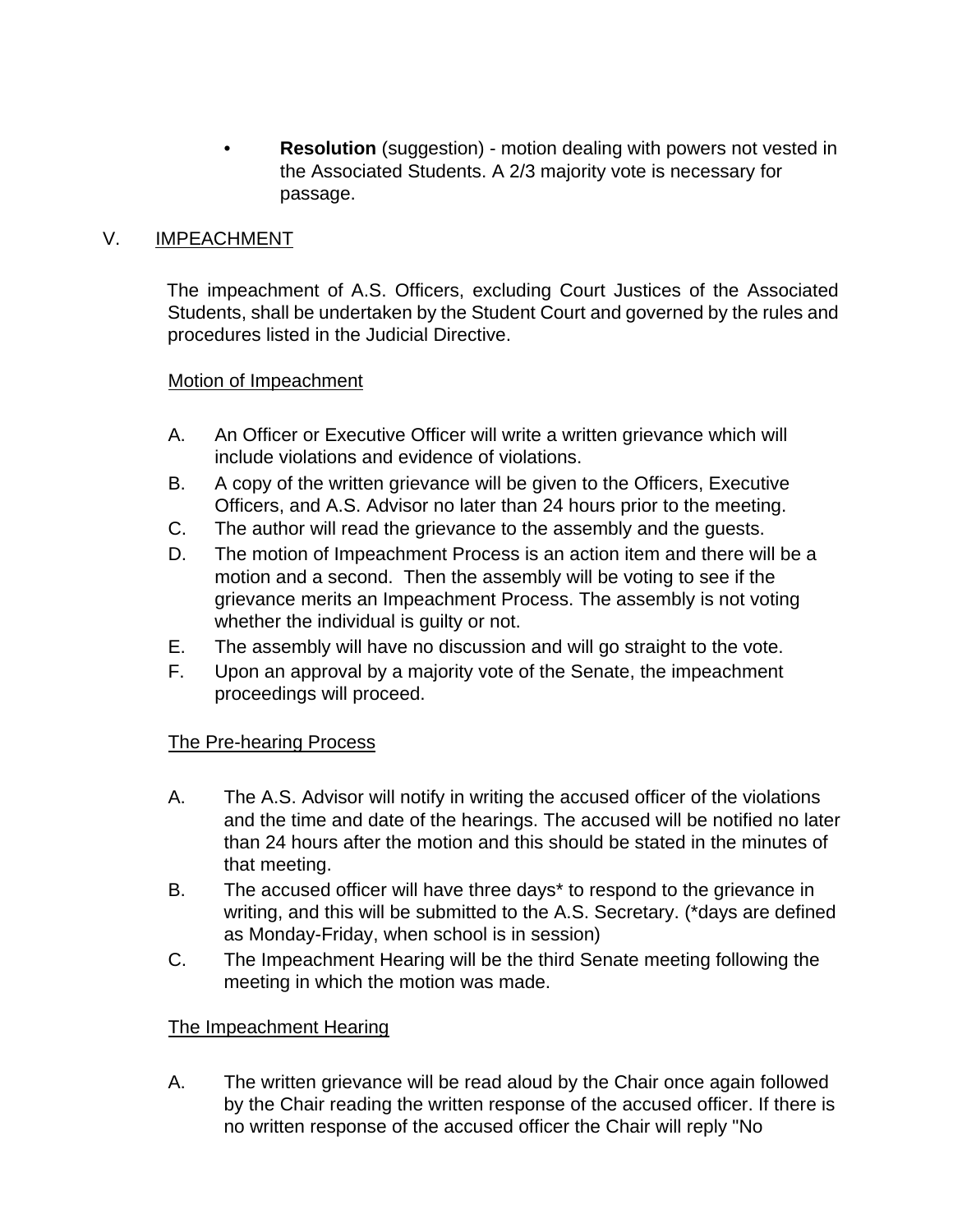response present on behalf of the accused officer". At this time there is no discussion.

- B. The accused officer has no vote in the Impeachment Hearing and cannot Chair the Hearing.
- C. The Chair will then give the floor to the Author of the grievance. The Author will have the floor no longer than 15 minutes, and the Chair will keep the order.
- D. The Author uses that 15 minutes to state his/her grievance, provide tangible proof of violations, and that the actions of the accused merits an impeachment.
- E. The accused officer does not respond at this time, but the floor is open for discussion.
- F. When the Author is through, the Chair will then go through the same process with the accused officer. The accused officer uses this time to refute the accusations.
- G. The Author will not respond unless the Chair gives the Author the floor.
- H. The Chair will then give the Author and the Accused 5 minutes for final statements.
- I. The accused officer will step outside the room after the final statements while the Senate has discussion. At this time the Author will not partake in any of the discussion.
- J. The Senate will vote by secret ballot and the impeachment can only be approved by a 3/4 vote.
- K. An Impeachment Hearing can never be tabled. If the Senate cannot come to a verdict the accused is innocent.
- L. Double Jeopardy cannot be criteria for an additional Impeachment grievance.
- M. All appeals will be filed with the Student Court no later than 3 days\* after the verdict.
- N. An Impeached officer loses their eligibility to hold office as an Executive Officer or officer for a period of one year effective immediately.
- O. The Impeachment will have to be approved by Executive Board by a majority vote.

## **AMENDMENTS**

VI. AMENDMENTS<br>The Senate subject to final approval by the Executive Board may make proposed amendments to this Directive. A two-thirds (2/3) vote is necessary for passage.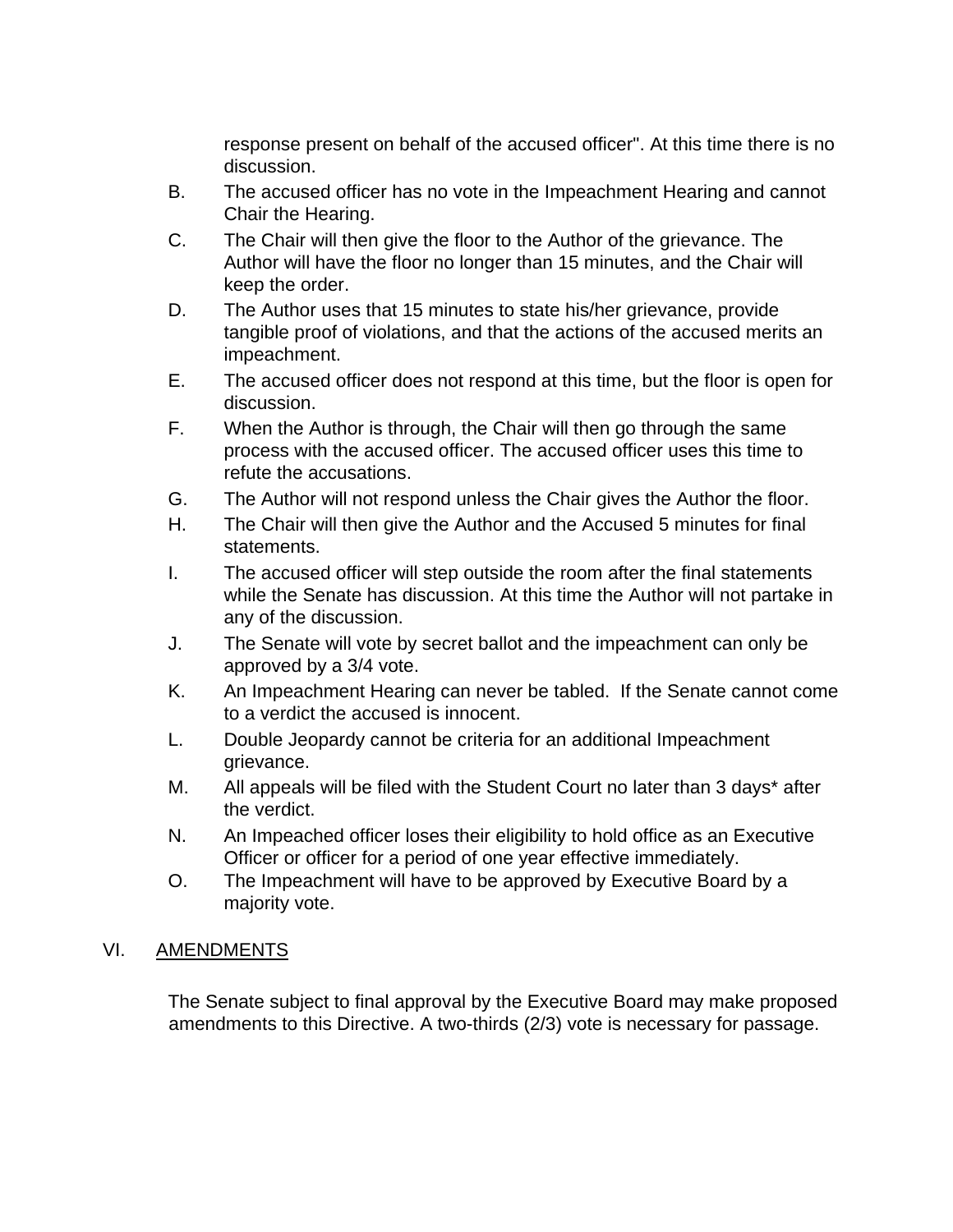## VII. APPOINTMENT OF SENATORS

The appointment of A.S. Senators shall be undertaken as follows:

- A. Sitting senators will read and score application packets
- B. Sitting senators will interview candidates in random order and score them based on performance.
- C. Sitting senators may establish a minimum score requirement to be appointed only before the score results are revealed. No candidate who scores below this threshold may be appointed, the outcome of which (i.e., vacancies in the Senate) can be reversed only by a 2/3 vote of the Senate during the appointment session.
- below), may follow. D. Candidate ranking results based on total scores will serve as the official vote of the Senate. Based on availability of Senate positions, top candidates will be offered their top choice positions in the order listed on their applications. No further Senate deliberation, except that which meets extraordinary criteria (see

The following scenarios address causes for further deliberation during the A.S. Senate appointment process:

- A. In the event that a candidate rejects an appointment for a particular position, the next highest scoring candidate (must meet minimum score requirements, if any) who has indicated the position as a top choice, or is otherwise interested in the position, will be offered the appointment.
- choice positions are unavailable, the sitting senators may vote by majority to B. If a candidate's rank merits an appointment (candidate receives a qualifying score and meets minimum score requirements, if any), but that candidate's appoint that individual to a Senate position that is still available.
- C. Executive Board may veto a particular Senator appointment by a majority vote. This, in turn, may be overruled by a two-thirds vote in the Senate.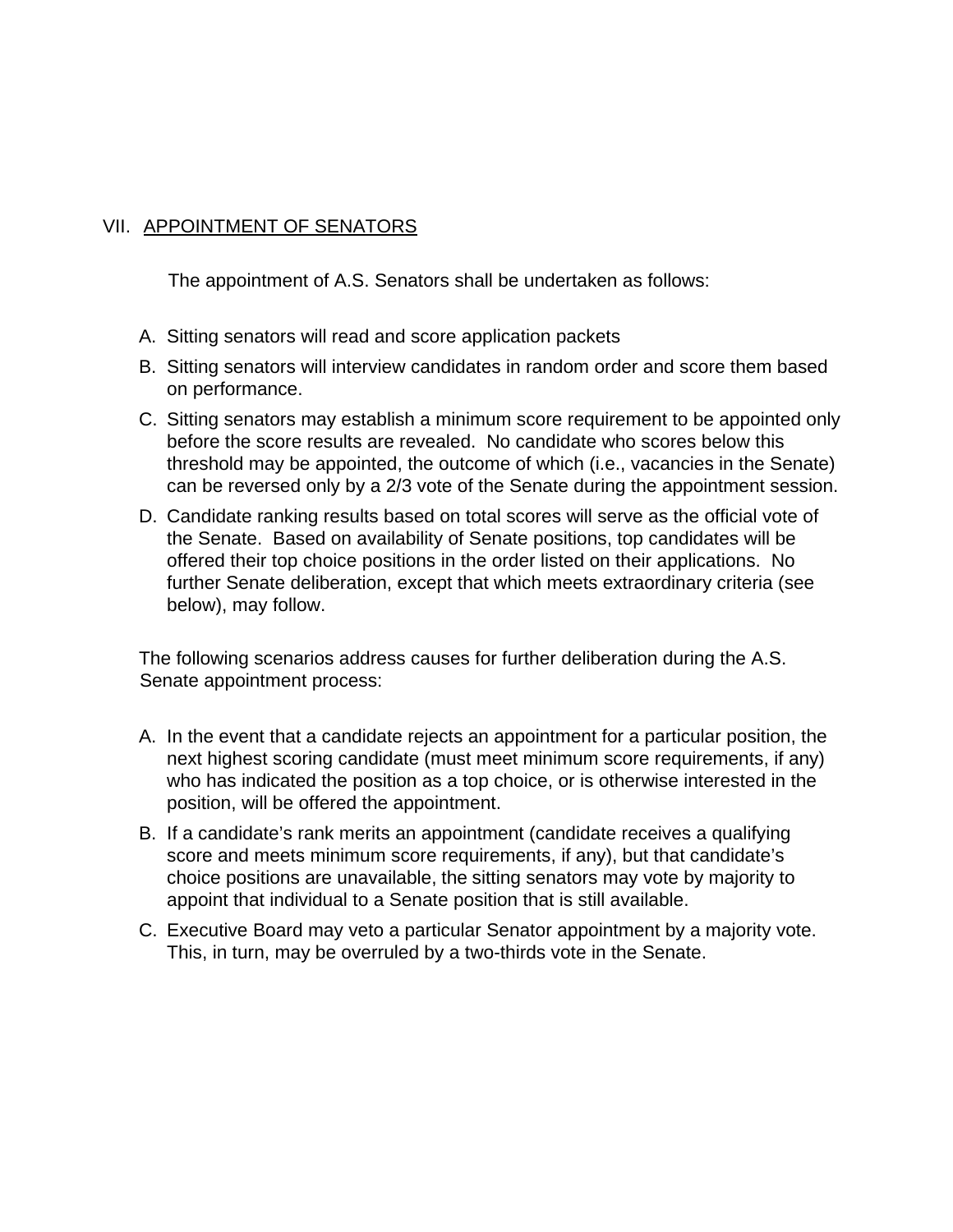# **EXECUTIVE BOARD JOB DESCRIPTIONS**

#### **- - - - - - - - - - - - - - - - - - - - - - - - - - - - - - - - - - - - - - - - - - - - - - - - - - - - - - - - - - - - - - - - - -** The **A.S. PRESIDENT\*** shall:

- Serve as an advocate and representative voice of the diverse student body.
- Serve to promote checks and balances in the Associated Student Government and enforce the A.S. Constitution and all A.S. bylaws.
- Sign or veto legislation approved by the A.S. Senate and Executive Board.
- Participate in the planning of the A.S. Leadership Conferences.
- Arrange a minimum of eight office hours each week to conduct A.S. business including a minimum of two hours biweekly at the "Ask a Mountie" booth. "Ask a Mountie" hours must be tracked through the Student Center Specialist so that no more than two A.S. officers are at the booth at the same time. Each session must be a minimum of one (1) hour to minimize time lost while setting up.
- Submit a Work-In-Progress Form in the 6th and 12th week each semester.
- Abide by the Student Standards of Conduct, and embody the virtues of the A.S. Vision statement.
- Assist in the planning of the A.S. orientation for students interested in a position in Student Government.
- Meet monthly with the Community Relations, Elections, Faculty Relations, Political, Public Relations, and Student Services Senators individually regarding organizational directive checks, committee reports, and any current projects related to the senator's position
- Have the right of one executive order per term on urgent matters of which will be discussed in PC beforehand. The order may be challenged by the senate or the executive board and sent to student court for a hearing as a special meeting
- Have the right to appoint a President Support Student Representative to aid the President in matters pertaining to their duties
- Meet with Student Reps once per semester in matters related to their committees
- Prepare a document within the first five weeks of the fall semester, in consultation with the members of the Senate and Executive Board, specifying the goals of Associated Students for the year. This document must be easily accessible for the public
- Specify a Presidential Vision for Associated Students in the aforementioned manifesto, detailing the key focus issue that they would like to undertake for the year. The A.S. President will provide a timeline for this Presidential Vision in the manifesto, which Senate will have the opportunity to review
- President's vision for Associated Students, progress being made to meet that • Deliver a formal "state of the Associated Students" address to the A.S. Senate by the end of the fifth week of the semester to keep the senate apprised of the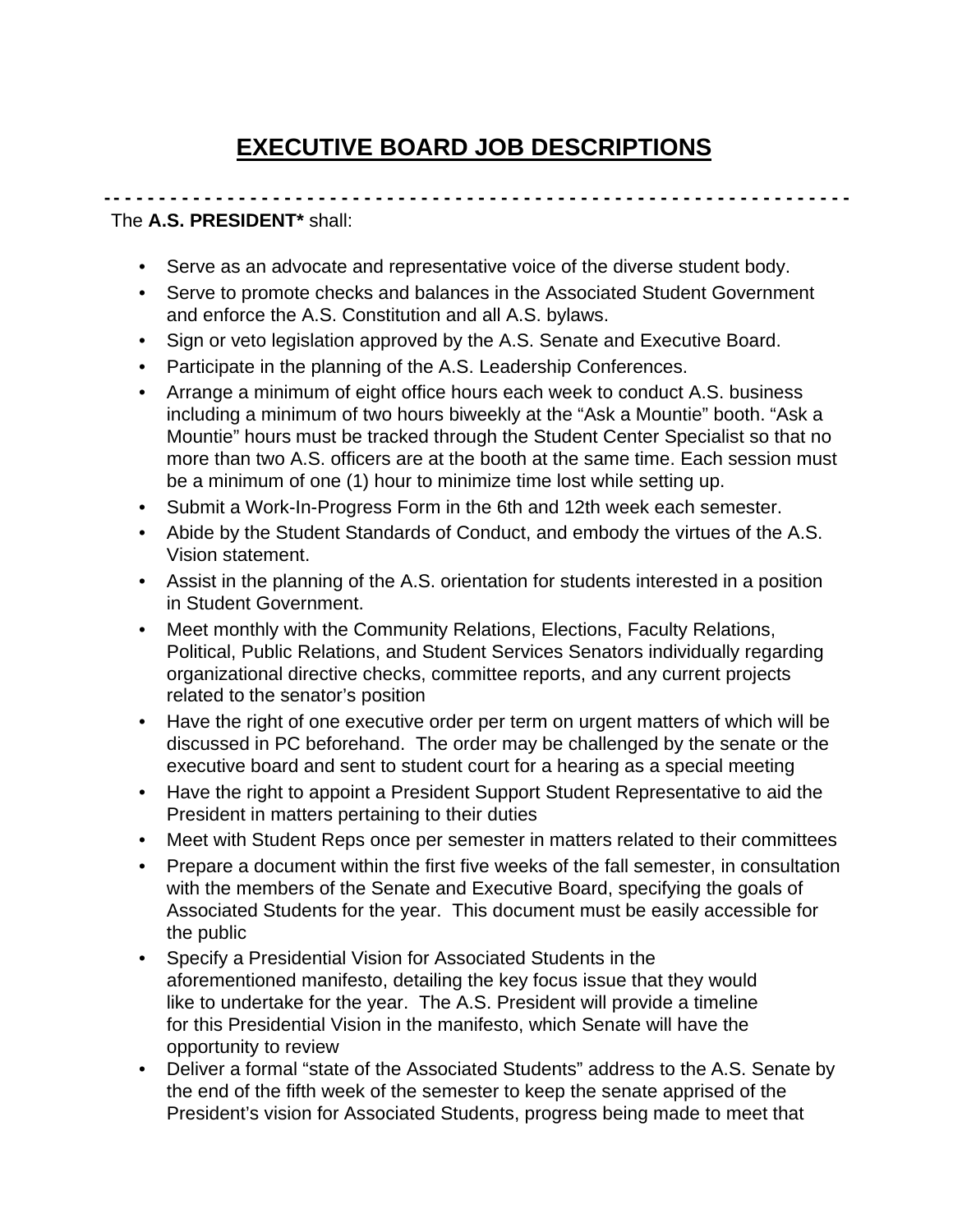vision, and the next steps going forward. The attendance of all A.S. officers is expected (i.e. Executive Board officers and Student Court officers)

• Serve as an advisory, non-voting member of the Budget Preparation Committee

The **A.S. PRESIDENT** shall attend the following regular meetings:

- Weekly with the A.S. Advisor.
- Weekly with the A.S. Executive Board.
- Weekly with the President's Cabinet. (A.S. President is the Chair)
- Monthly with the Bookstore Commission. (A.S. President is the Chair)
- Monthly with the College President.
- monthly report to update the Board about student issues and A.S. activities. • Monthly with the Board of Trustees. The A.S. President is expected to give a
- President's Advisory Council.
- Auxiliary Board of Directors. The A.S. President shall serve as an officer of the Auxiliary Board Corporation. (See Auxiliary Agreement Contract)

The **A.S. PRESIDENT** shall make the following appointments (with the consent of the Senate by majority vote):

- Students to serve on the Student Review Board when necessary.
- Students to attend local, state and national conferences funded by the A.S. with aid of the A.S. V.P.
- Produce a list of recommended student representative appointments (including Senatorial appointments to college committees), excluding the Activities Committee, to the A.S. Senate by the fifth week of the semester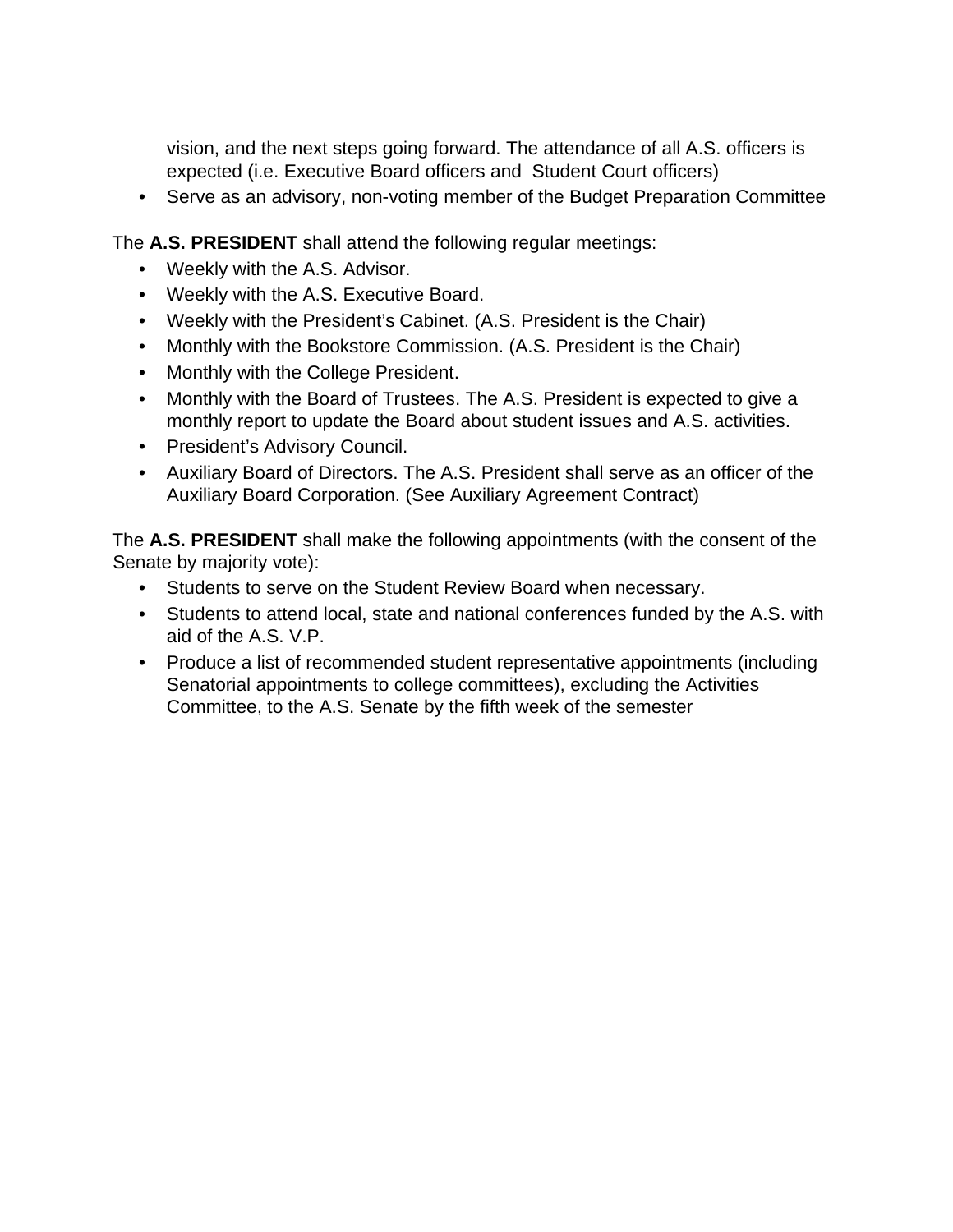#### **- - - - - - - - - - - - - - - - - - - - - - - - - - - - - - - - - - - - - - - - - - - - - - - - - - - - - - - - - - - - - - - - - -** The **A.S. VICE PRESIDENT\*** shall:

- Meet weekly with the A.S. Advisor
- Meet weekly with the President's Cabinet
- Meet monthly with the Activities, Arts, Athletics, Cross-Cultural, Environmental, Historian, ICC and Publicity senators individually
- Serve as an advocate and representative voice of the diverse student body
- Assist in promoting checks and balances in the Associated Student Government and enforcing the A.S. Constitution and all A.S. bylaws
- Assist the A.S. President in running student government (the specifics of which will be made by mutual agreement by the A.S. President and Vice President)

## The **A.S. VICE PRESIDENT** shall:

- Serve as an advocate and representative voice of the diverse student body
- Abide by the A.S. Attendance Policy
- Participate in the planning of A.S. Leadership Conferences
- • Arrange a minimum of six (6) office hours each week to conduct A.S. business including a minimum of two (2) hours biweekly at the "Ask a Mountie" booth. "Ask a Mountie" hours must be tracked through the Student Center Specialist so that no more than two A.S. officers are at the booth at the same time. Each session must be a minimum of one (1) hour to minimize time lost while setting up.
- Submit a Work-In-Progress Form in the 6th and 12th week each semester
- Abide by the Student Standards of Conduct, and embody the virtues of the A.S. Vision statement
- Assist in the planning of the A.S. orientation for students interested in a position in Student Government
- Attend the Student Preparation and Success Committee
- Aid the President in appointing Students to attend local, state and national conferences funded by the A.S.
- Monthly with the Board of Trustees along with the President
- Serve as an advisory, non-voting member of the Budget Preparation Committee

**- - - - - - - - - - - - - - - - - - - - - - - - - - - - - - - - - - - - - - - - - - - - - - - - - - - - - - - - - - - - - - - - - -** The **INTER-CLUB COUNCIL CO-CHAIRS** shall:

• Alternately chair the ICC meetings

- Schedule weekly ICC officer meeting with the ICC advisor
- Abide by the A.S. Attendance Policy and Government Contract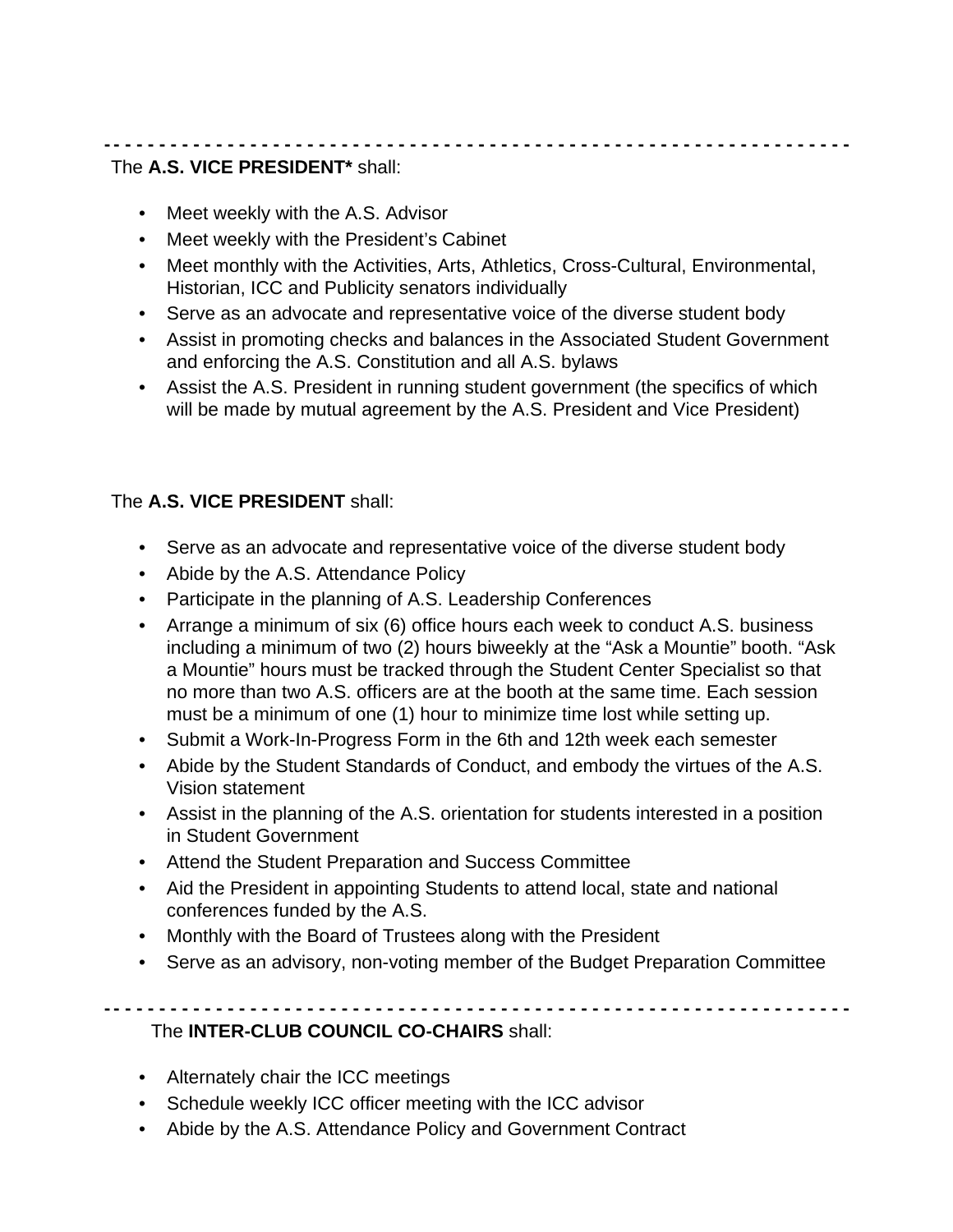- Attend at least one Board of Trustees meeting each semester
- of two (2) hours biweekly at the "Ask a Mountie" booth. "Ask a Mountie" hours • Arrange a minimum of six (6) hours of office time per week including a minimum must be tracked through the Student Center Specialist so that no more than two A.S. officers are at the booth at the same time. Each session must be a minimum of one (1) hour to minimize time lost while setting up. Office hours are to be used to promote ICC activities and to work in conjunction with A.S. on co-sponsored activities connected with clubs and conduct ICC business.
- Submits a Work-In-Progress Form the 6th and 12th week of each semester
- Serves as a voting member on the A.S. Executive Board
- Serves on at least one College-Wide Committee
- Attend the A.S. Leadership Conference
- Coordinates club participation days (i.e. Join-A-Club)
- Speak on behalf of and represent the Inter-Club Council
- Maintain student awareness if ICC activities using available methods of publicity
- Takes accurate minutes at each ICC meeting and maintains a documented file of all ICC meetings. Minutes must be placed in all club mailboxes no later than Thursday preceding the next meeting
- Keeps a record of club representatives present at ICC Council meetings
- Notifies the club advisor when there has been no representation at an ICC meeting by a club
- Posts club/ICC activities on the A.S. marquee and the digital marquee maintained by the Public Information Office
- Creates publicity for ICC sponsored/co-sponsored events
- Attends a minimum of three club meetings representing different clubs per semester
- Upon resignation or at the end of the elected term, submit a written report to include: benefits and drawbacks of serving in this leadership position, summarization of accomplishments and recommendations for improving Student **Government**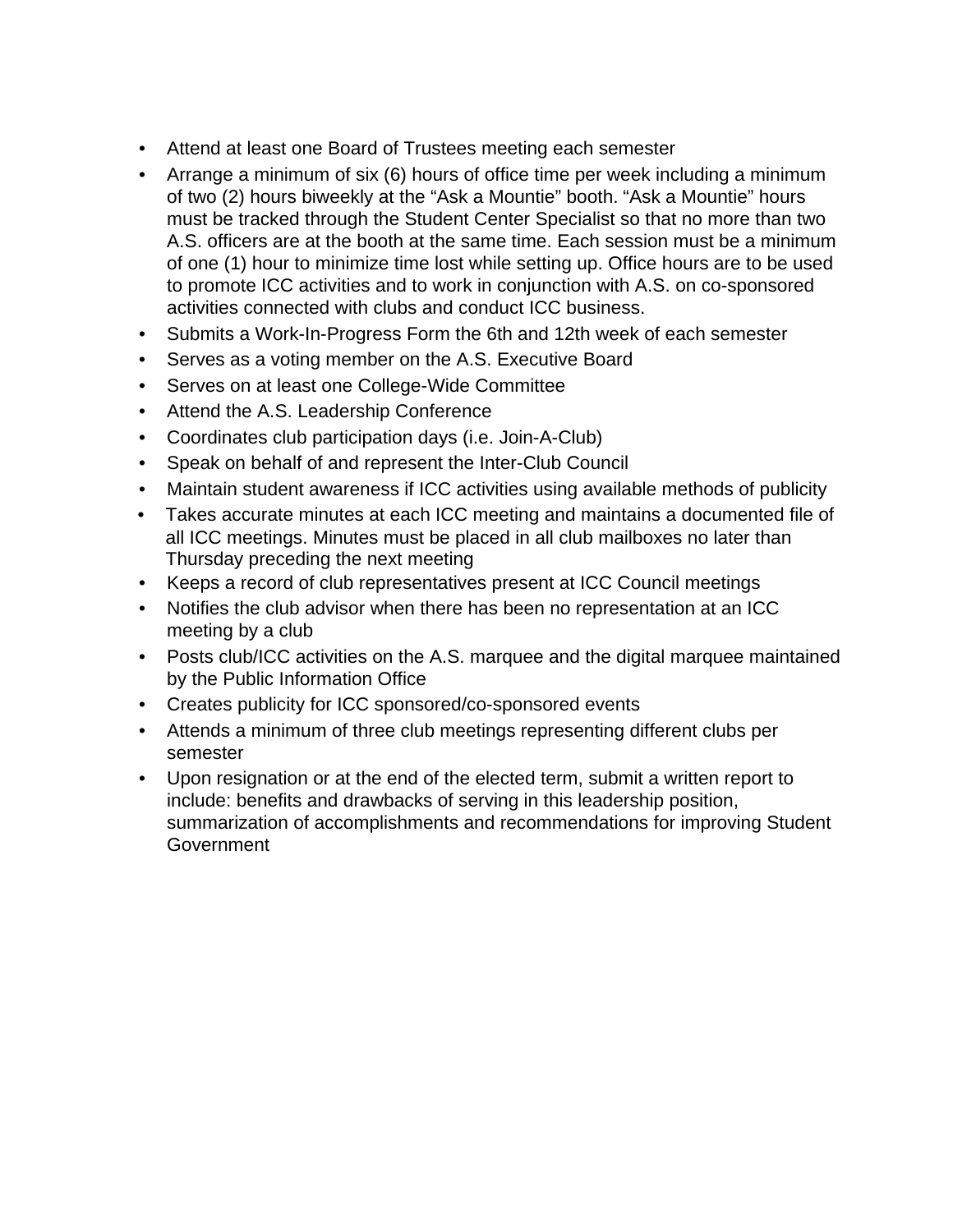### **- - - - - - - - - - - - - - - - - - - - - - - - - - - - - - - - - - - - - - - - - - - - - - - - - - - - - - - - - - - - - - - - -** The **STUDENT TRUSTEE** shall:

- Report strictly on Board of Trustee matters, college-wide committee (if pertains), community meetings, state meetings, and discussion with government officials (if allowed)
- Meet monthly or bi-weekly with A.S. President and an A.S. Advisor to discuss important matters that pertain to students and the college, and where both student leaders can take initiative
- Only take initiative and get involved in student issues related to their welfare within Associated Students (E.g., academia, diversity, etc.) that will be taken to the Board of Trustees for review; all else pertains to the student leaders of Associated Students to handle

**\*ALL EXECUTIVE BOARD OFFICERS**: Must attend all Senate meetings. After 2 absences, the 3<sup>rd</sup> will result in the impeachment process. The Student Trustee will adhere to Board policy, but can be impeached from the Executive Board.

Must maintain their respective binder, which will be checked during President's Cabinet during the  $8<sup>th</sup>$  and 14<sup>th</sup> week in the major semesters, of which includes, but not limited to:

- Campus Projects completed and ongoing in current form
- Relevant A.S. Executive Board agendas
- Relevant information to the respective position
- A brief summary of any community outreach
- Committee reports, including sub-committees and taskforces
- Additional notes and supplementary documents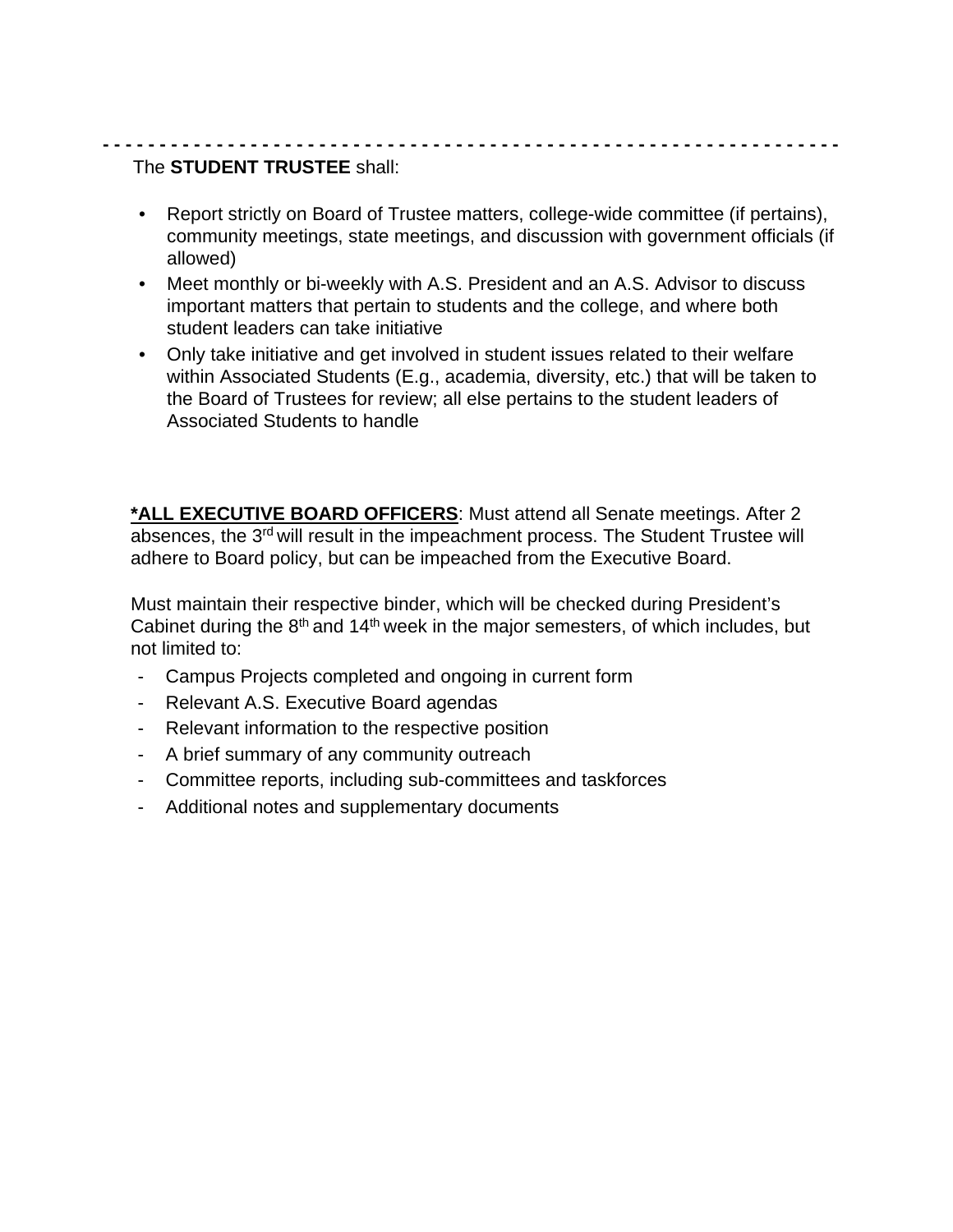# **SENATOR JOB DESCRIPTIONS**

## All **A.S. SENATORS** shall:

- 1. Attend all A.S. Senate meetings in accordance to the A.S. Attendance Policy
- 2. Arrange a minimum of two (2) office hours each week to conduct A.S. business including a minimum of one hour biweekly at the "Ask a Mountie" booth. "Ask a Mountie" hours must be tracked through the Student Center Specialist so that no more than two A.S. officers are at the booth at the same time. Each session must be a minimum of one (1) one hour to minimize time lost while setting up.
- may only publicize an event two (2) times as a means of making up attendance for 3. Attend and participate in all A.S. hosted events for a minimum of Three (3) hours per event (i.e. in any combination before, during, or after an event). If an A.S. Senator is not able to attend/participate in an A.S. hosted event, s/he must spend three (3) hours promotion the event prior to the start of the vent. Hours must be documented by the Publicity Senator. Two (2) absences are allowed per semester and Senators missing and A.S. hosted event.
- 4. Serve on at least one (1) college-wide committee
- 5. Attend one (1) Board of Trustees meeting each semester
- 6. All A.S. Senators are required to attend two (2) Executive Board meetings each semester
- 7. Submit a complete Work-in-Progress Form in the  $6<sup>th</sup>$  and 12<sup>th</sup> week each semester
- 8. Maintain their Senate Binder as per the Senate Binder Guidelines
- 9. Abide by the Student Standards of Conduct and embody the virtues of the A.S. Vision Statement

**- - - - - - - - - - - - - - - - - - - - - - - - - - - - - - - - - - - - - - - - - - - - - - - - - - - - - - - - - - - - - - - -** 

The Associated Student Body shall elect two Senate Chairs. The Senate Chairs work with the A.S. President and both Vice-Presidents

## Both **SENATE CHAIRS (2)** shall:

- Represent the interests of Senate to the Executive Board
- Alternately chair the Senate meeting
- Attend Executive Board meetings as a voting member. Should 2/3 or more of the Senate vote in a given manner, then both Senate Chairs must vote accordingly in Executive Board.
- Keep Senate informed of actions taken in Executive Board meetings
- Ensure that senators maintain their Senate Binders, as per the Senate Binder Guidelines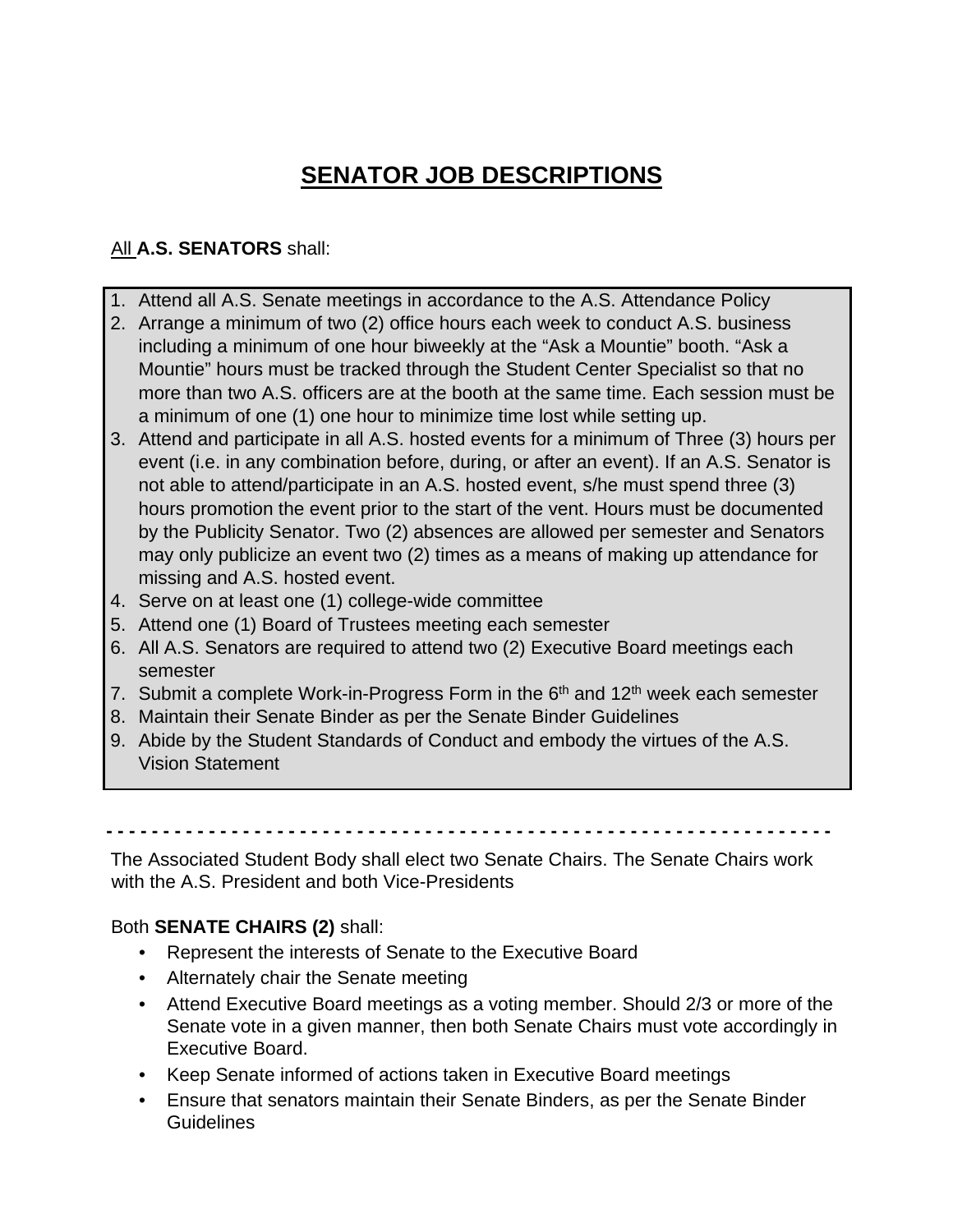- Assist in the planning of the A.S. orientation for students interested in a position in student government
- Run three (3) updates per semester which include, but are not limited to, all serving Senator's binders, duties as per the Organizational Directive, and satisfaction of completion at week 5, 10 and 14
- Determine the frequency of which College-Wide Student Representatives shall report to the A.S. Senate

**- - - - - - - - - - - - - - - - - - - - - - - - - - - - - - - - - - - - - - - - - - - - - - - - - - - - - - - - - - - - - - - - -**

### The **ACADEMIC SENATOR** shall:

- Set the example as a good student, embody the characteristics of a scholar
- Meet regularly with the A.S. President, and report to the Senate on matters concerning academic issues
- Represent academically related teams and programs
- Work to inform the student body about Student Learning Outcomes
- Work with STEM Senator to coordinate success in STEM division
- Work to advance student success in Humanities, Social Science and other disciplines
- Serve as the liaison with campus centers, programs and facilities, at the discretion of the Senate and/or the A.S. President. For example, the Library, Writing Center, Speech Center, Honors Center, Language Assistance Center and Learning Assistance Center
- Inform the student body of research conference opportunities, scholarship information, transfer information, and other helpful knowledge pertinent to student success
- Plan an Academic Success event with the ICC Senator and academic related clubs
- Ensure students receive academic assistance services from Mt. SAC, and circulate a minimum of two surveys per semester pertaining to academic success

----------------------------------------------------------------------------------------------------------------------

## Each **ACTIVITIES SENATOR** (2) shall:

- Serve as member of the A.S. Activities Committee
- Alternatively chair the Activities Committee
- Collaboratively supervise all A.S. sponsored activities
- Be in charge of planning and implementing the majority of A.S. activities
- Serve as a resource and assist Senators with the planning and implementation of their events
- Ensure that all necessary documents are processed in a timely manner. (i.e. contracts, parking permits, requisitions)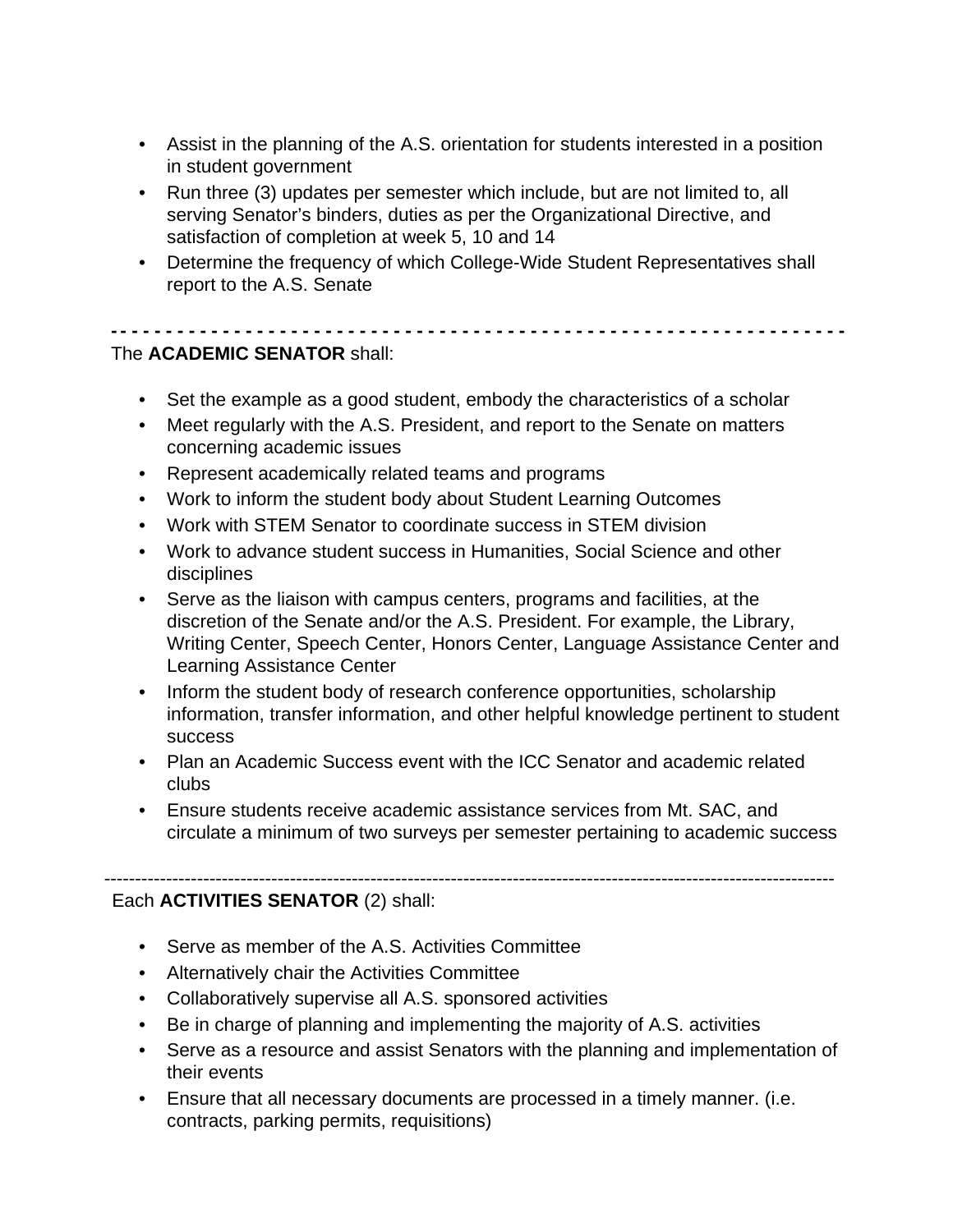- Organize student participation and assistance during A.S. events
- Maintain an attendance and participation record of A.S. Senators that volunteer before, during, or after an event for the purpose of advancing the success of that event.
- Attend all A.S. activities unless it conflicts with class or work schedules
- Follow up with A.S. sponsored activities and ensure that reusable materials purchased by A.S. are returned to A.S.

### The **ARTS SENATOR** shall:

- Serve as member of the A.S. Activities Committee
- Work to enhance communication between the A.S. Senate and Mt. SAC theater, music, and art department

**- - - - - - - - - - - - - - - - - - - - - - - - - - - - - - - - - - - - - - - - - - - - - - - - - - - - - - - - - - - - - - - - -**

- Be in charge of publicizing and promoting all Mt. SAC drama/concert/gallery opening each month
- Reports regularly to Senate regarding upcoming Mt. SAC performing arts competitions and events
- In charge of finding and coordinating the music and/or entertainment for A.S. functions, such as the A.S. Talent Show, Holiday Celebration, etc.
- Serve as a reviewer for Inspiring Women nominations on the Inspiring Women committee

**- - - - - - - - - - - - - - - - - - - - - - - - - - - - - - - - - - - - - - - - - - - - - - - - - - - - - - - - - - - - - - - - -**

### The **ATHLETICS SENATOR** shall:

- Serve as member of the A.S. Activities Committee
- Work to enhance communication between the Associated Students Senate and the Mt. SAC Athletics Department and Pep Squad Director
- Be in charge of publicizing and promoting at least one Mt. SAC home athletic game each month.
- Report regularly to Senate regarding upcoming Mt. SAC athletic home games and results, standings, and overall success of teams
- Assist with the planning or operation of the Disability Athletics Fair
- Attend at least one Mt. SAC athletic event each month
- Plan and coordinate an A.S. hosted Athletics event in the Spring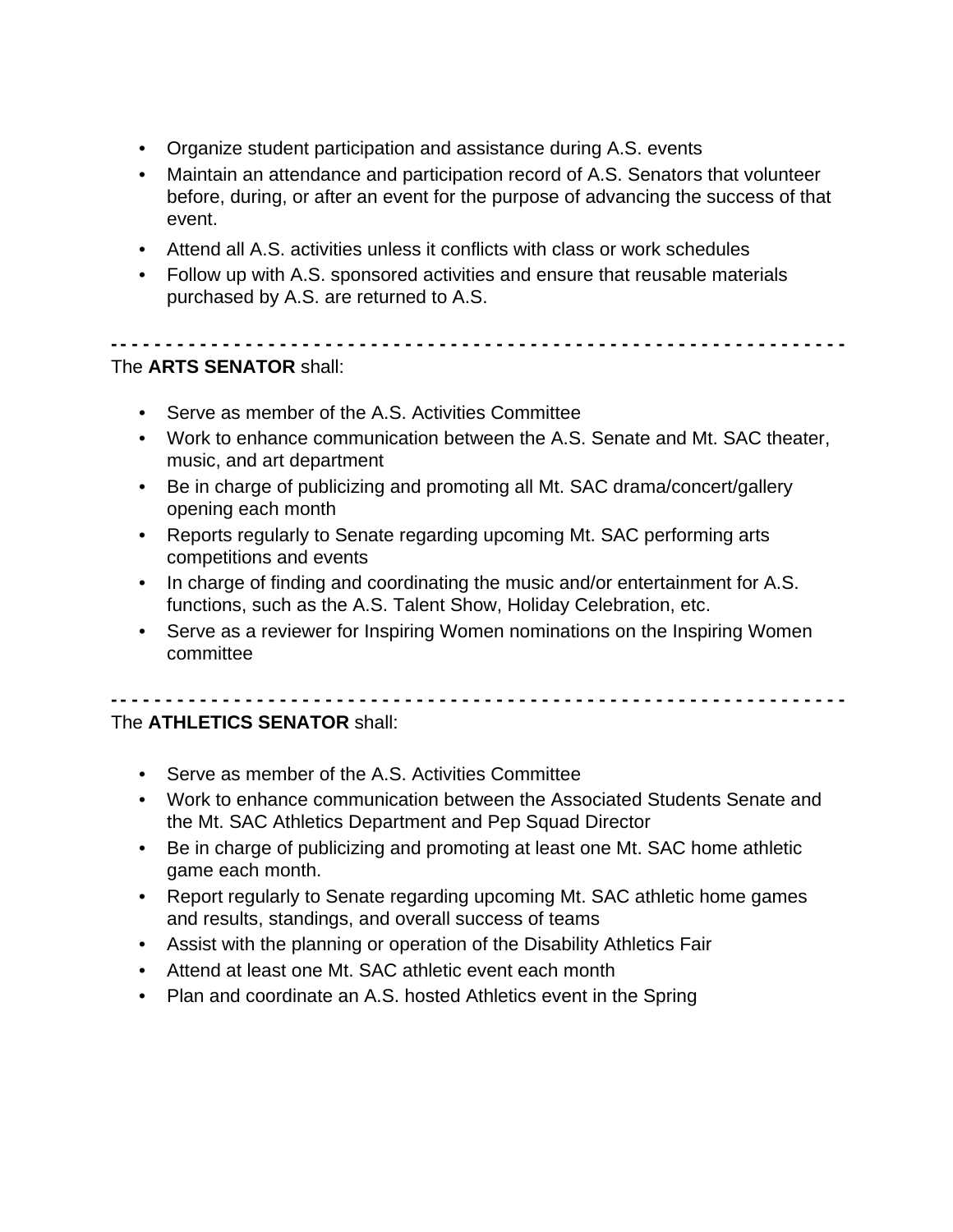### **- - - - - - - - - - - - - - - - - - - - - - - - - - - - - - - - - - - - - - - - - - - - - - - - - - - - - - - - - - - - - - - -** The **CAMPUS COMMUNITY SENATOR** shall:

- Serve as bridge between A.S. and any media entities on and off campus
- projects • Maintain constant communication with campus publications (i.e. Mountaineer and Campus Connection) to inform them of current A.S. activities, issues, and
- projects Report to Senate any community issues that may affect students
- Serve as the primary liaison between A.S. and High School Outreach and promote leadership at high schools
- Research available community service programs which offer volunteer opportunities for students
- Work with A.S. Secretary to keep the A.S. Alumni active

#### **- - - - - - - - - - - - - - - - - - - - - - - - - - - - - - - - - - - - - - - - - - - - - - - - - - - - - - - - - - - - - - - - -** The **CROSS CULTURAL SENATOR** shall:

- Serve as member of the A.S. Activities Committee
- Serve to ensure that the Associated Students initiate and provide activities, lectures, and services which embrace Mt. SAC's diverse student population
- Work in conjunction with ICC cultural clubs to plan and implement cultural events and activities
- • Communicate with all of the campus cultural clubs and notify Senate of upcoming cultural events
- Coordinate a Cross-Cultural Fair at least once per academic year
- • Attend all A.S. cultural events unless they have a time conflict with either work or class

### The **ELECTIONS SENATOR** shall:

• Be in charge of all A.S. elections and follow the guidelines of the Elections **Directive** 

**- - - - - - - - - - - - - - - - - - - - - - - - - - - - - - - - - - - - - - - - - - - - - - - - - - - - - - - - - - - - - - - - -**

- Be able to interpret the Elections Directive at his/her own discretion
- Schedule a clear timeline for all dates pertinent to the election process. i.e. the application due date, informational meetings, and the election days
- Prepare election information for prospective candidates. i.e. campaigning rules and procedures, qualifications, expectations of the position
- $\bullet$  with all of them prior to the election dates to inform them of the Elections Set up a poll worker schedule with volunteer and/or paid poll workers, and meet Directive and operational procedures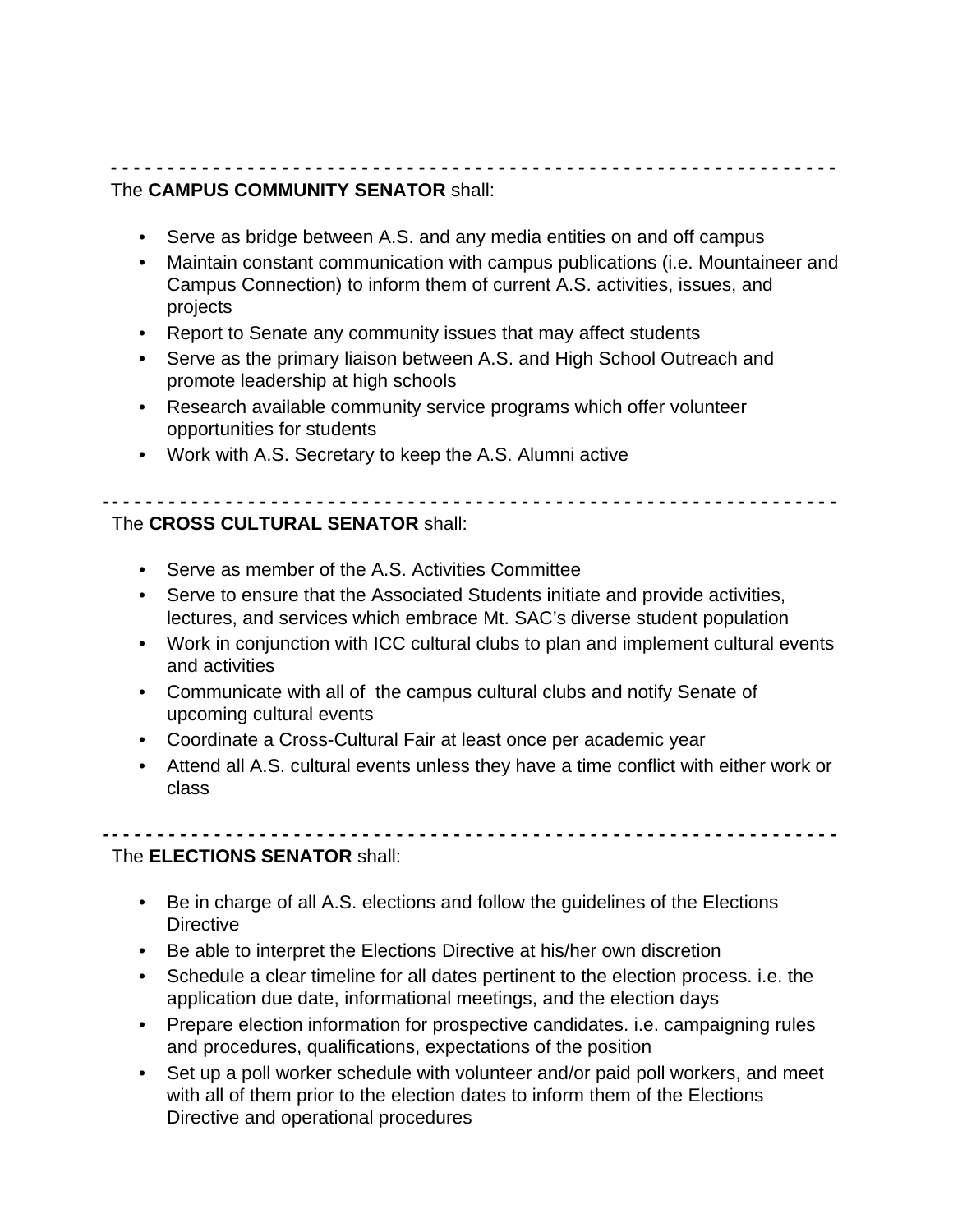- Present the results of the A.S. elections to the Senate
- Present a report within three weeks of the conclusion of the Elections, in consultation with members of Elections Committee and the candidates, their personal recommendations regarding improving future elections
- Chair the open forum for candidates to state their platforms

**- - - - - - - - - - - - - - - - - - - - - - - - - - - - - - - - - - - - - - - - - - - - - - - - - - - - - - - - - - - - - - - -** The **ENVIRONMENTAL SENATOR** shall:

- Serve as member of the A.S. Activities Committee
- Promote environmental awareness on campus by implementing environmental programs to educate the student populace
- Assist in the planning of activities and events for the annual Spring Earth Week and provide educational environmental materials
- Plan at least one environmental informational activity each semester
- Attend environmental club meetings and work closely with environmental groups
- Coordinate at least one Wildlife Sanctuary Tour each semester for students and/or A.S. Senators
- Make at least two reports to Senate each semester regarding current environmental issues or concerns
- Serve on College sustainability committee while active

#### **- - - - - - - - - - - - - - - - - - - - - - - - - - - - - - - - - - - - - - - - - - - - - - - - - - - - - - - - - - - - - - - - -**

## The **FACULTY RELATIONS SENATOR** shall:

- Serve as a liaison between the Academic Senate and the A.S. Senate
- Provide information and make recommendations as they pertain to issues that involve both the students and faculty
- Attend all Academic Senate meetings
- Make bi-monthly oral and written reports to the Academic Senate regarding events, issues, and projects in the A.S. Senate
- Responsible for soliciting student nominations for the Educators' of Distinction Award
- Circulate at least one survey per semester regarding student academic issues

**- - - - - - - - - - - - - - - - - - - - - - - - - - - - - - - - - - - - - - - - - - - - - - - - - - - - - - - - - - - - - - - -**

## The **FINANCE SENATOR** shall:

• Monitor all A.S. internal budget accounts (all accounts including A.S. operating accounts, A.S. personnel accounts, and any accounts assigned by the A.S. President)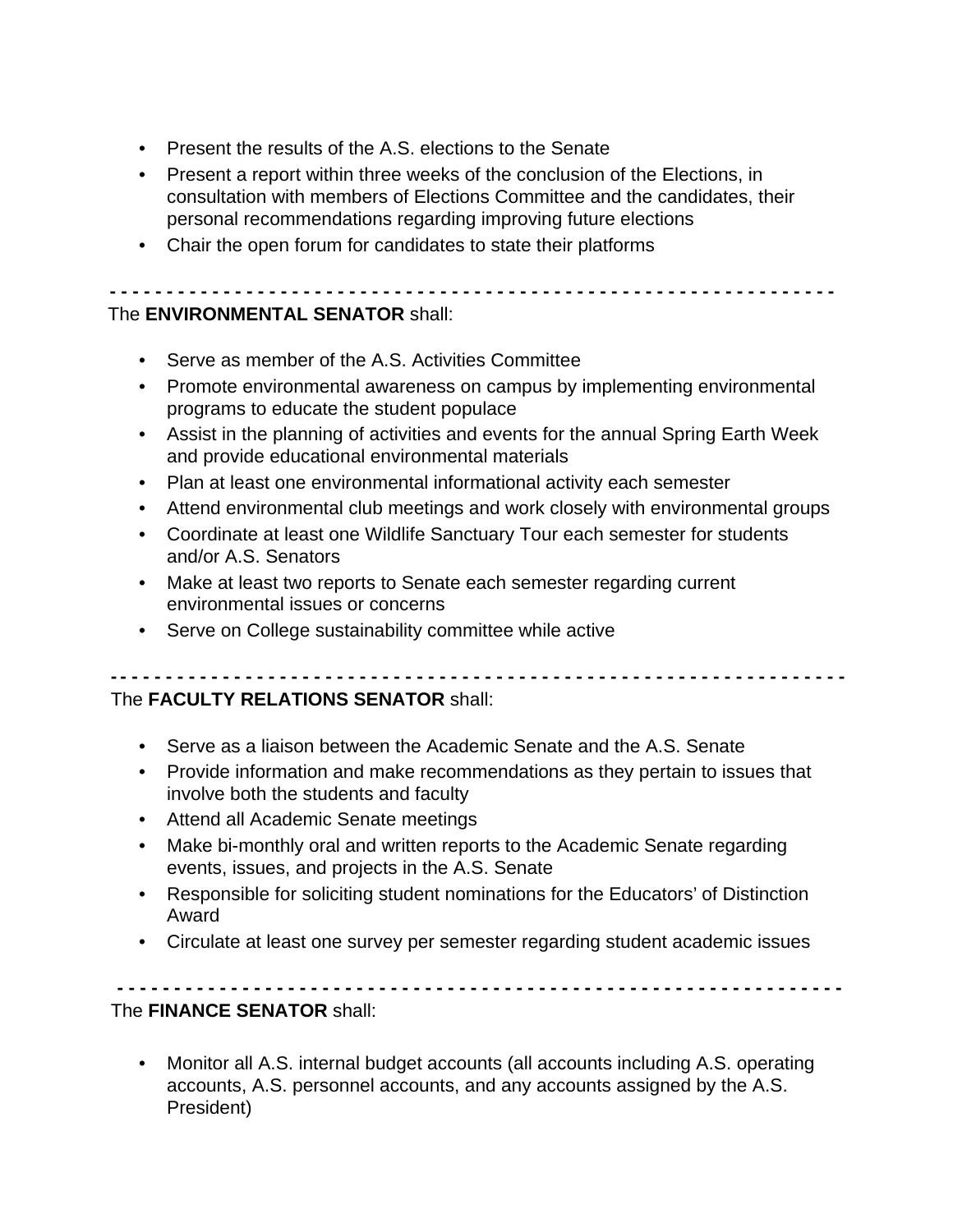- Work closely with the A.S. President of pertaining to all financial matters regarding internal budget accounts
- Be responsible for researching any questionable budget transactions
- Prepare an up-to-date balance sheet for all A.S. accounts and reconcile with the A.S. Secretary
- Distribute financial reports to Senators as needed, both orally and in writing, and notify Senate and the account advisor(s) if a discrepancy occurs. Expand/maintain the Mountie Discount Program
- Serve as the Chief Executive Officer of the A.S. budget, assuring that the financial allocations are in the best interest of the students
- Create and chair a Budget Preparation Committee comprised of several Senators (each year, the A.S. Senate will choose the participants and the number of members on this committee). The Budget Preparation Committee will prepare and present a budget blueprint for the A.S. Senate for deliberations
- Chair the Senate during budget deliberations. The members of the Budget Preparation Committee will present the budget proposal
- Meet with Scholarship Committee Chair, Manager of Financial Aide and Special Programs, and Executive Director of Development Foundation
- Communicate with the ICC Senator to present in ICC meetings updated balances which are available for clubs

## The **INTER-CLUB COUNCIL SENATOR** shall:

**- - - - - - - - - - - - - - - - - - - - - - - - - - - - - - - - - - - - - - - - - - - - - - - - - - - - - - - - - - - - -**

- Serve as member of the A.S. Activities Committee
- Serve as the liaison between A.S. and ICC
- Attend all ICC meetings and give a written, posted, and oral report each week regarding the activities and projects of the A.S.
- Assist in ICC programs and activities (i.e. ICC informational workshops,
- Advisor Appreciation, Join-a-Club, Marketplace)
- Report back to Senate weekly regarding the activities and events of ICC
- Participate in the planning and implementation of at least one joint A.S. and ICC event each semester

## The **POLITICAL SENATOR** shall:

• Inform Senate of local, state, and federal legislation that could affect Mt. SAC

**- - - - - - - - - - - - - - - - - - - - - - - - - - - - - - - - - - - - - - - - - - - - - - - - - - - - - - - - - - - - - - - -**

- Serve as the Mt. SAC A.S. voting representative to region VIII, if A.S. participates
- Issue recommendations to Senate pertaining to important legislation supported
- Promote "Chat with the President" events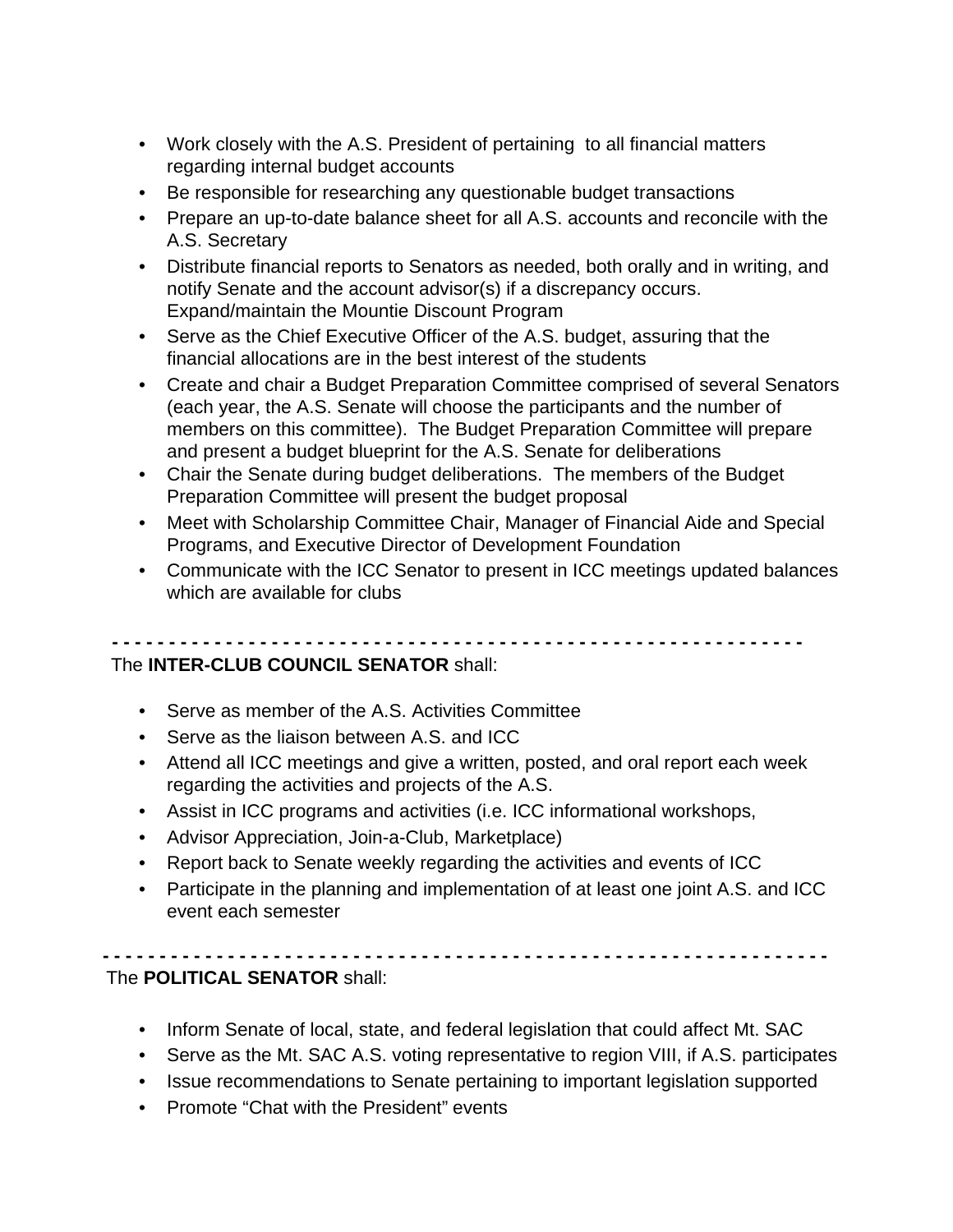### **- - - - - - - - - - - - - - - - - - - - - - - - - - - - - - - - - - - - - - - - - - - - - - - - - - - - - - - - - - - - -** The **PUBLICITY SENATOR** shall:

- Serve as member of the A.S. Activities Committee
- Assist in the creation and regulation of publicity for all A.S. events and activities
- Be responsible for assuring that all A.S. funded events have adequate publicity to inform the student population
- Assure that all publicity adheres to the A.S. Publicity Directive
- Work with the campus radio station (KSAK) to publicize A.S. events

**- - - - - - - - - - - - - - - - - - - - - - - - - - - - - - - - - - - - - - - - - - - - - - - - - - - - - - - - - - - - - - - - -**

### The **STEM SENATOR** shall:

- Work to enhance communications between the Associated Students Senate and the Mt. SAC Natural Sciences Division
- students • Be in charge of circulating two surveys per term in regards to the needs of STEM
- Report regularly the upcoming projects and plans of the Natural Sciences **Division**
- Attend a once a month meeting with the Associate Dean of Natural Sciences Division
- Attend a once a month meeting with STEM Center Coordinator
- Publicize the STEM Senator position within the STEM community, seek recommendations from administrators and professors in the Natural Sciences Division

## The **STUDENT SERVICES SENATOR** shall:

- Be the liaison between Student Services and the Associated Students
- • Meet with the Dean of Counseling and Matriculation in order to confirm how A.S. may be publicized in the orientation for new students

**- - - - - - - - - - - - - - - - - - - - - - - - - - - - - - - - - - - - - - - - - - - - - - - - - - - - - - - - - - - - - - - - -**

- Publicize Student Services around campus in order to raise awareness about student services offered
- Be knowledgeable about matters regarding EOPS and DSPS and convey pertinent information to the A.S. Senate
- Give monthly updates to Senate as to all segments of Student Services
- Meet monthly with the Dean of Student Services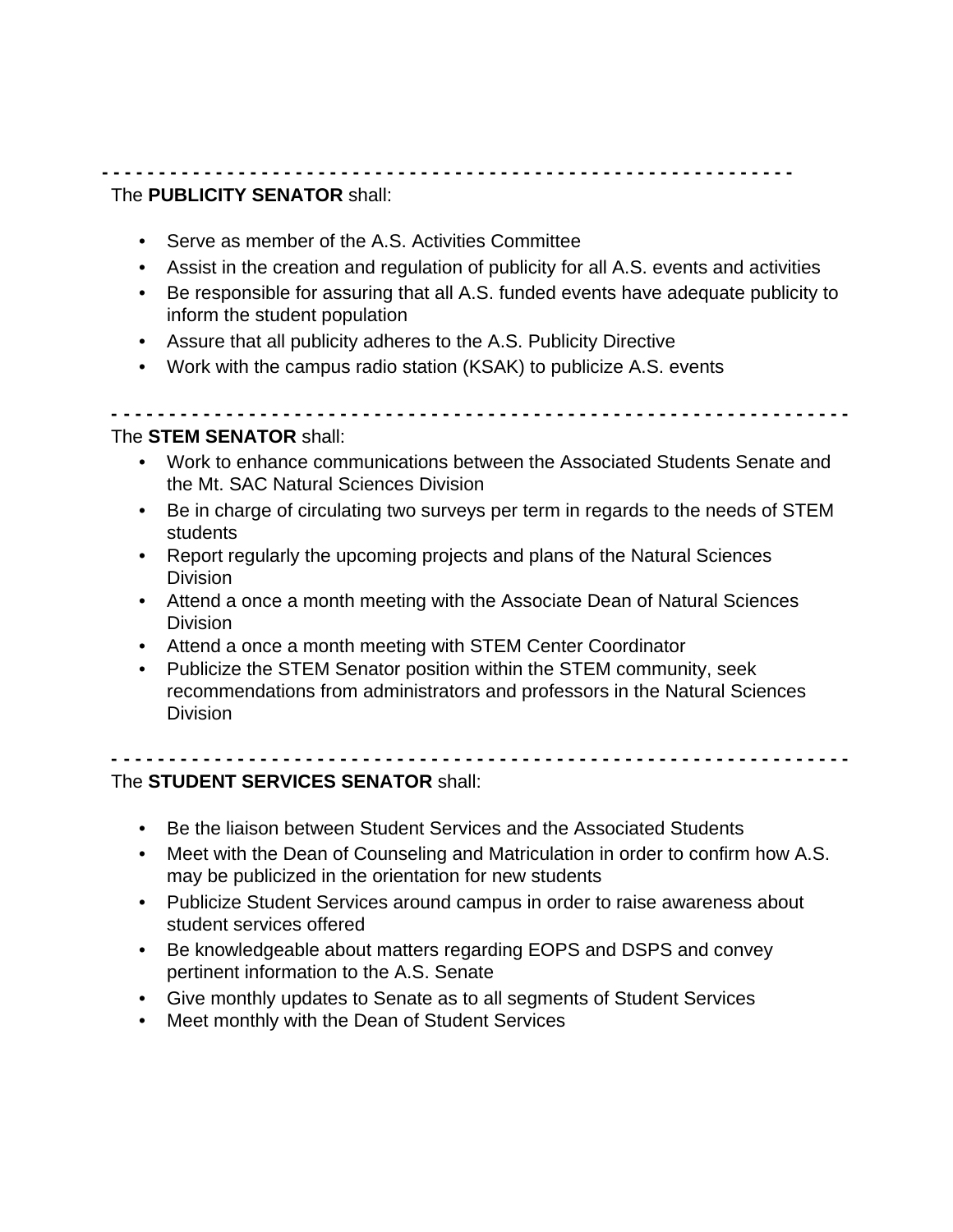### **SENATOR BINDER GUIDELINES**

All Senators shall:

### **LEGISLATION**

• Include any pertinent documents and Senate legislation regarding their position. For each • Include any pertinent documents and Senate legislation regarding their position. For each document included, explain what they are and why they are important to their position

### **NOTES**

• Include any pertinent information regarding their position

### **CURRENT PROJECTS**

 completed by the end of the Senator's term, record that they are incomplete and provide information as to how the next Senator in their job position can continue working on that project • Include completed projects or projects that are currently in progress. For projects that are not

### **CONTACTS/RESOURCES**

 • Include a list of resources that they have found helpful in completing their job duties. This is for the benefit of future Senators. Include faculty and staff members or outside parties on that list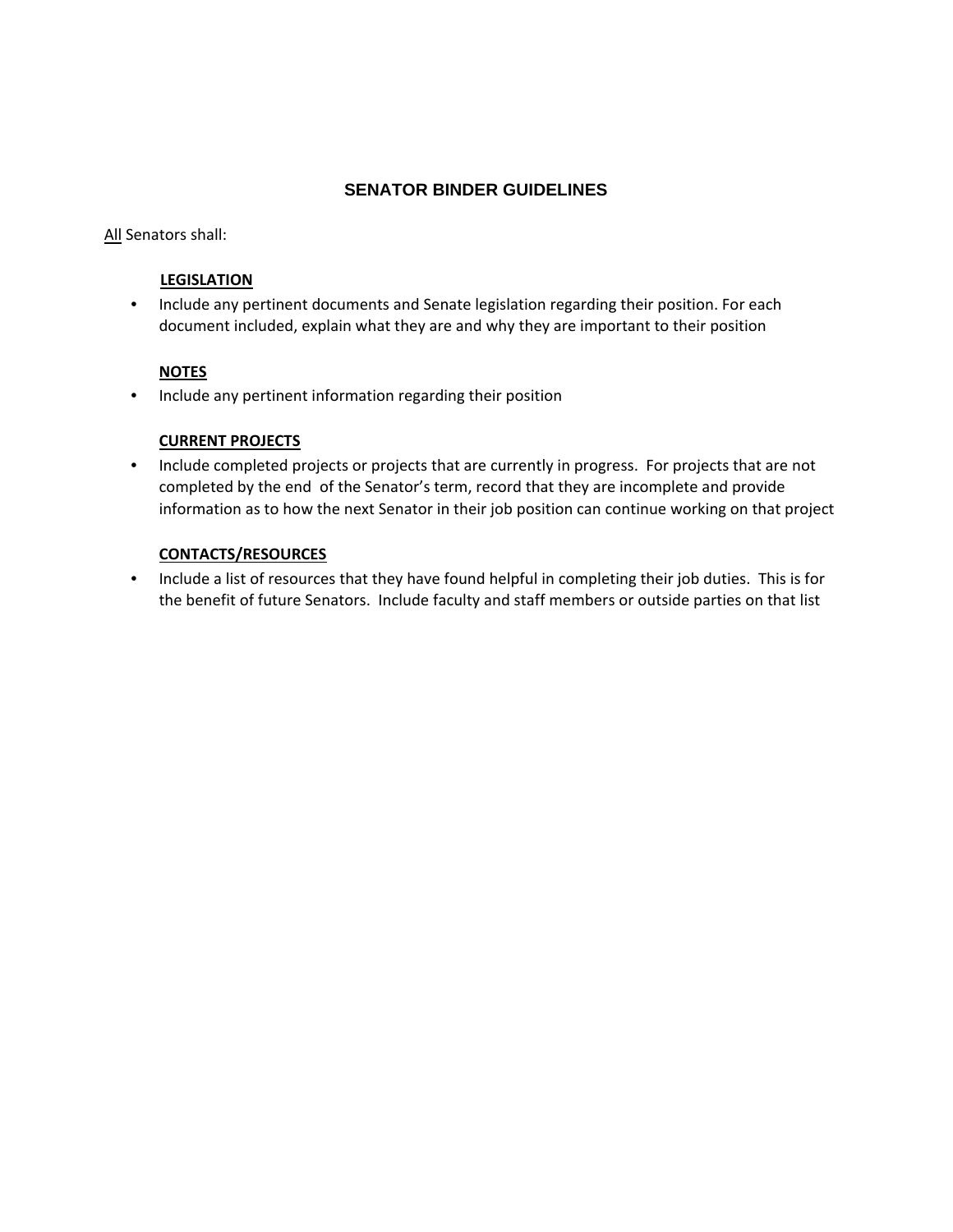# **ATTENDANCE POLICY**

## **This policy applies to all elected and appointed A.S. Officers**

- A maximum of three (3) absences, excused or unexcused are allowed for each Senate, and E Board meeting each semester. Senators who miss more than two (2) Budget meetings per semester will not be allowed to vote. An absence is defined as either arriving more than fifteen (15) minutes late from the beginning of the official scheduled starting time for meetings or leaving fifteen (15) minutes early.
- After the third (3) absence, the officer will be suspended indefinitely from his/her position. The suspension is not final.
- Should the officer present a written petition for reinstatement to the Executive Board for its' review, the Executive Board shall deliberate the circumstances unique to each absence and determine whether or not the officer's suspension will be final.
- The authority to enforce this policy will reside with the A.S. Advisor.
- For senators appointed during the Spring semester, a maximum of two (2) absences are allowed for each Budget meeting. Absences during the application process will be counted. This includes absences before their appointment, during their term, or a combination of the two.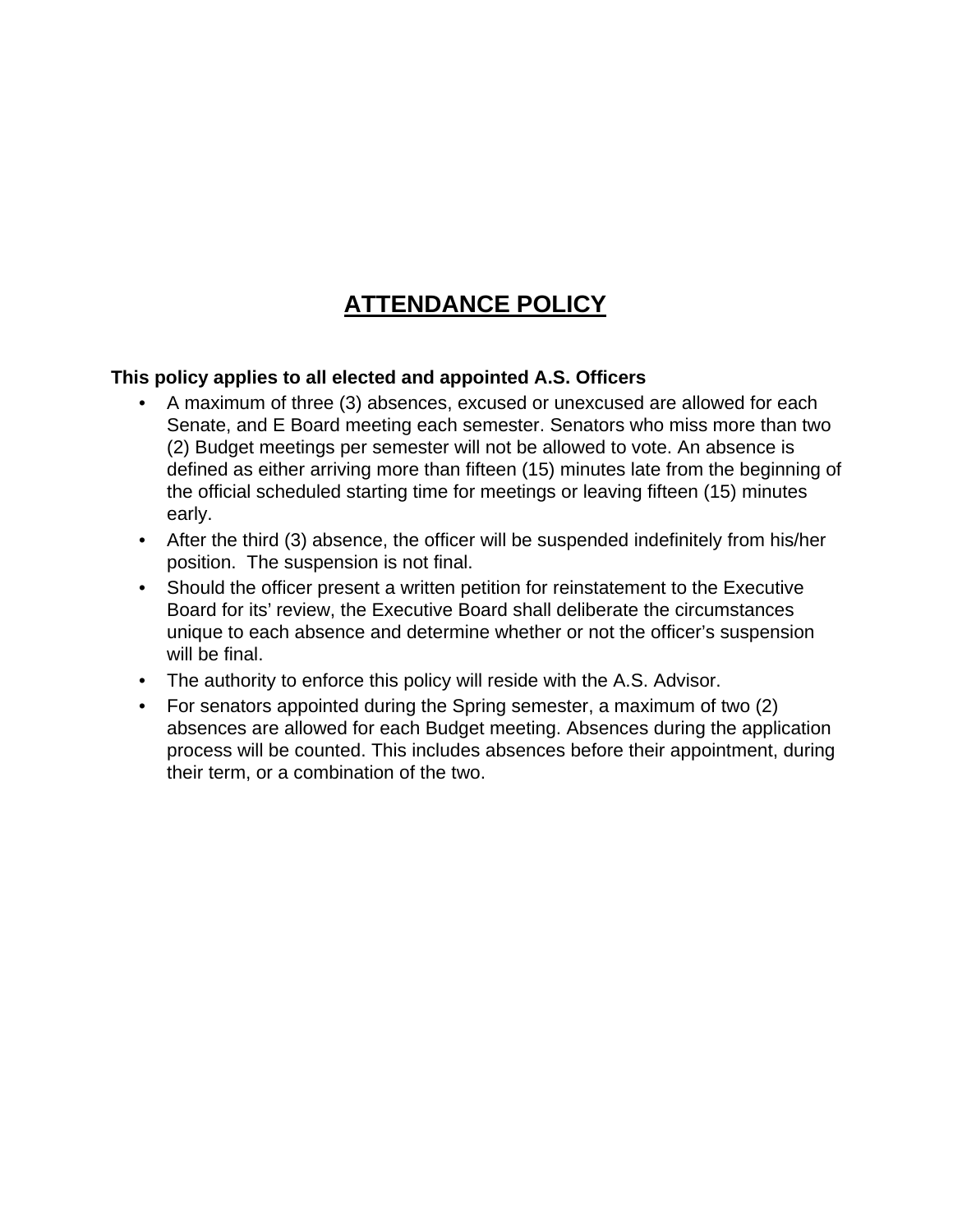# **ORGANIZATIONAL CHART**

| ! A.S. President !                  |                                              | ! A.S. Vice President !      |                                      |
|-------------------------------------|----------------------------------------------|------------------------------|--------------------------------------|
| Campus<br>Community<br>Senator      | Political<br>Senator                         | Activities<br>Senator        | <b>Cross Cultural</b><br>Senator     |
| Elections<br>Senator                | Public<br><b>Relations</b><br>Senator        | <b>Activities</b><br>Senator | Environmental<br>Senator             |
| <b>Faculty Relations</b><br>Senator | <b>Student</b><br><b>Services</b><br>Senator | Arts<br>Senator              | Publicity<br>Senator                 |
| Finance<br>Senator                  | <b>STEM Senator</b>                          | <b>Athletics</b><br>Senator  | Inter-Club<br><b>Council Senator</b> |
|                                     |                                              |                              | Historian<br>Senator                 |

# **ACTIVITIES COMMITTEE**

(Associated Students Committee – Reports to A.S. Vice President)

**Purpose:** The Activities Committee exists for the purpose to plan, implement and revise Associated Students Activities and promote involvement of students on campus.

### **The Activities Committee shall:**

- 1. Coordinate and organize Associated Students hosted events
- 2. Promote and Publicize and different A.S. hosted and sponsored events
- 3. Update, eliminate, or create new Associated Students events
- 4. Manage the reserving of locations, decorations, and promotional items
- 5. Coordinate A.S. Officers and students' participation in AS events
- 6. Outreach to students interested in Associated Students
- 7. Revise and determine action about proposals for new A.S. hosted and sponsored events
- 8. Update and maintain the showcase in Building 9C lobby
- 9. Keep records of the different A.S. events in assistance with the Publicity Senator if applicable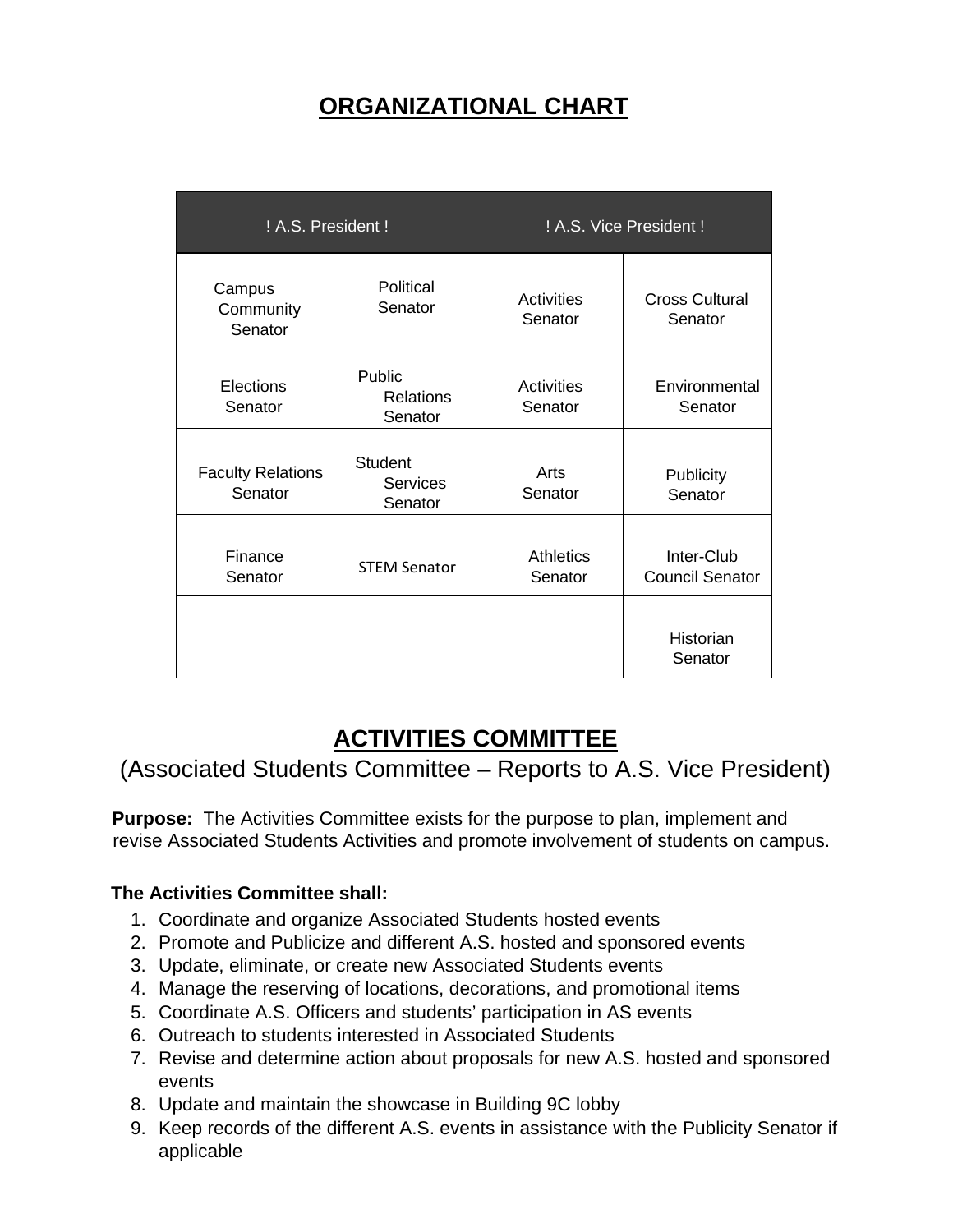- 10.Ensure the successful completion of required hours by A.S. Officers according to the Organizational Directive
- 11.Approve a prospective Event Calendar during the last three (3) weeks of the semester for the upcoming semester. The Chair of the committee shall present a draft of the event calendar during the  $12<sup>th</sup>$  week of the semester. This calendar will include dates, times, and location of the events.
- 12.Create sub-committees and task forces to work in specific A.S. events or related matters

### **Membership: 15 members**

| A.S. Vice President                   | (Chair)          |
|---------------------------------------|------------------|
| <b>Activities Senator</b>             | (Vice Chair)     |
| <b>Activities Senator</b>             | (Vice Chair)     |
| <b>Athletics Senator</b>              | (Voting member)  |
| <b>Cross-cultural Senator</b>         | (Voting member)  |
| <b>Environmental Senator</b>          | (Voting member)  |
| <b>Publicity Senator</b>              | (Voting member)  |
| <b>Arts Senator</b>                   | (Voting member)  |
| <b>Inter-Club Council Senator</b>     | (Voting member)  |
| <b>Four Student Representatives</b>   | (Voting members) |
| <b>Clerical Assistant</b>             | (non-voting)     |
| <b>Student Activities Coordinator</b> | (non-voting)     |

- 1. Only official members of the Activities Committees may vote. The chair may only vote in the event of a tie or when it can affect the outcome of the vote. The vice chairs have full voting privileges unless s/he is chairing the meeting, in which case the rules of the chair apply.
- 2. The application process for student representatives will be created at the discretion of the Chair of the Activities Committee
- 3. Student Representatives must be members of Mt. SAC Associated Students
- 4. Student Representatives will adhere to the job description described in the Organizational Directive
- 5. If the Activities Committee does not have at least three student representatives by the fourth week of the semester, the A.S. Vice President shall appoint student representatives as necessary
- 6. All student representatives must meet with the A.S. Vice President at least once per semester
- 7. All student representatives must meet with the Student Activities Coordinator at least once per semester
- 8. Any voting member may be removed from the Activities Committee with 2/3 vote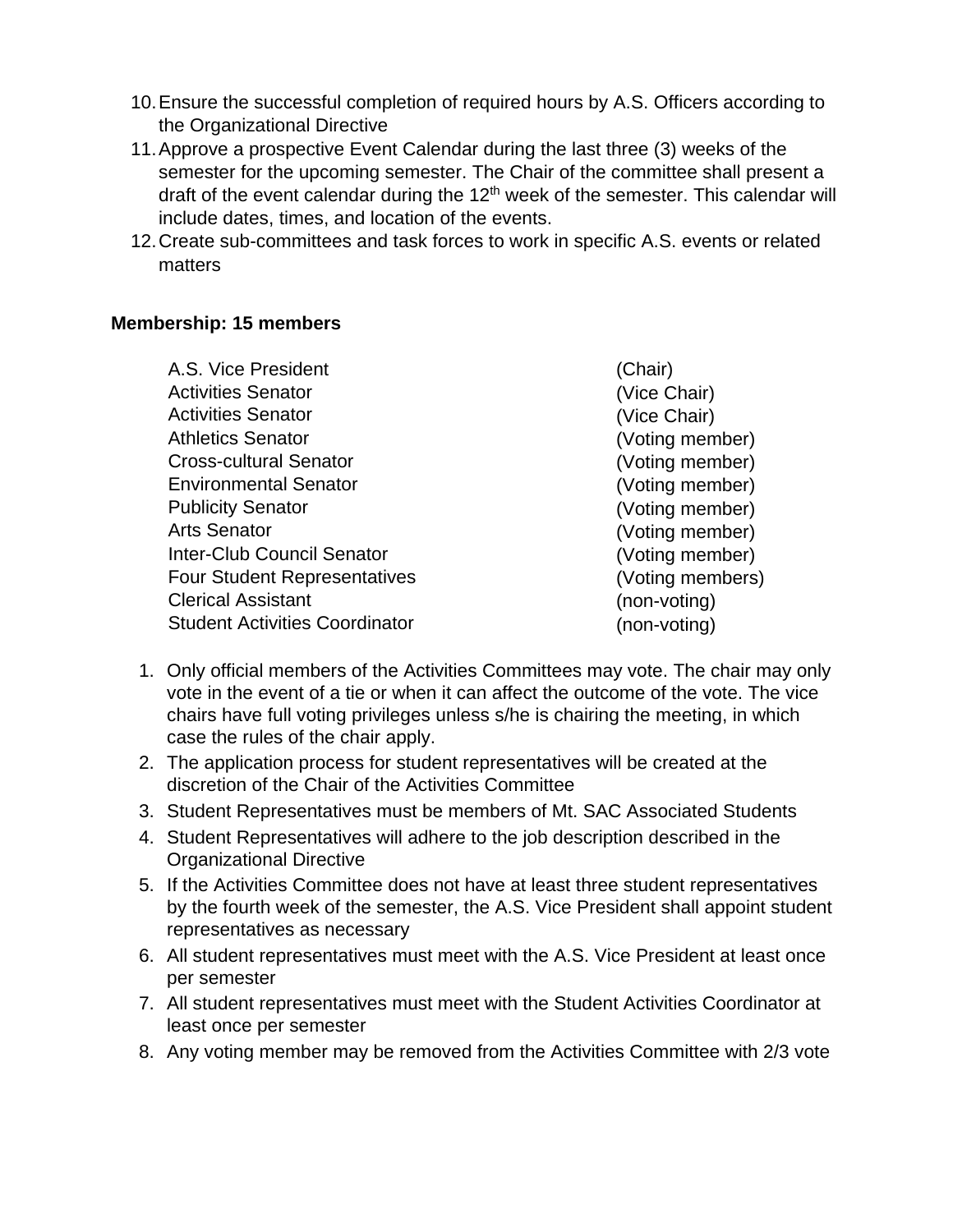## **Clerical Assistant shall**:

- Be appointed to this position at the discretion of the Chair
- Assist the Chair of the committee as needed
- Take notes and minutes about the different decisions of the committee

| Committee Type                          | Chair(s)                                                       | Location | Meeting Schedules & Time                                                                           |
|-----------------------------------------|----------------------------------------------------------------|----------|----------------------------------------------------------------------------------------------------|
| <b>Associated Students</b><br>Committee | A.S. Vice<br><b>President/Activities</b><br>Committee (Senior) | $9C-5$   | Determined at the<br>discretion of the Activities<br>Committee at the beginning<br>of the semester |

- Activities Committee must meet at least twice per month
- Activities Committee may meet during the summer and winter terms at the discretion of the Activities Committee Chair and Student Activities Coordinator

# **STUDENT REPRESENTATIVE JOB DESCRIPTIONS**

## All **A.S. STUDENT REPRESENTATIVES** shall:

- 1. Submit one Report to the A.S. Senate per semester regarding any committee progress
- 2. Attend and participate in all committee meetings. In the case of an emergency, student representatives are required to inform the committee chair prior to the meeting.
- 3. Not exceed three (3) absences, excused or unexcused, per semester. An absence is defined as either arriving more than fifteen (15) minutes late from the beginning of the official scheduled starting time for meetings of leaving fifteen (15) minutes early. After the 3<sup>rd</sup> absence, the student representatives will be suspended from their positions.
- 4. Maintain a minimum cumulative GPA of 2.0 and pay the Student Activities Fee
- 5. Abide by the Student Standards of Conduct and embody the virtues of the A.S. Vision Statement

**- - - - - - - - - - - - - - - - - - - - - - - - - - - - - - - - - - - - - - - - - - - - - - - - - - - - - - - - - - - - - - - - - COLLEGE-WIDE** student representatives shall:

- Represent the entire student body and serve to promote and protect the diverse needs of the student population.
- Enhance awareness of student concerns regarding administrative policy.
- Provide necessary student insight.
- Work to enhance communication between the A.S. Senate and College-wide committees.
- Be confirmed by a 2/3 majority by the A.S. Senate before assuming their position